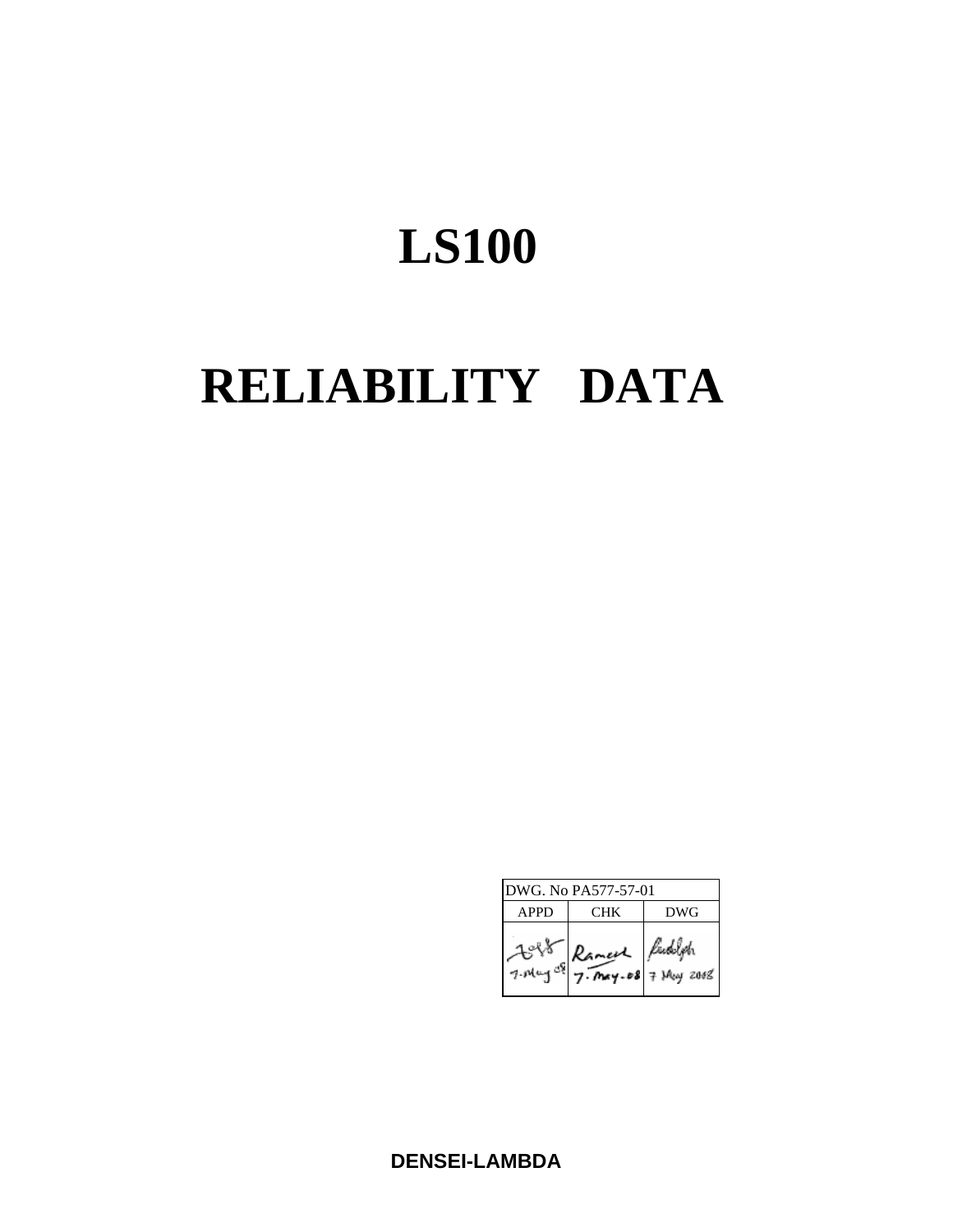# **I N D E X**

# **PAGE**

|    | 1. Calculated values of MTBF                        |  |
|----|-----------------------------------------------------|--|
| 2. | Component derating                                  |  |
|    | 3. Main components temperature rise $\Delta T$ list |  |
|    | 4. Electrolytic capacitor life                      |  |
|    | 5. Vibration test                                   |  |
|    | 6. Noise simulate test                              |  |
|    | 7. Abnormal Test                                    |  |
| 8. | Thermal shock test                                  |  |

 ※ The above data is typical value. As all units have nearly the same characteristics, the data to be considered as ability value.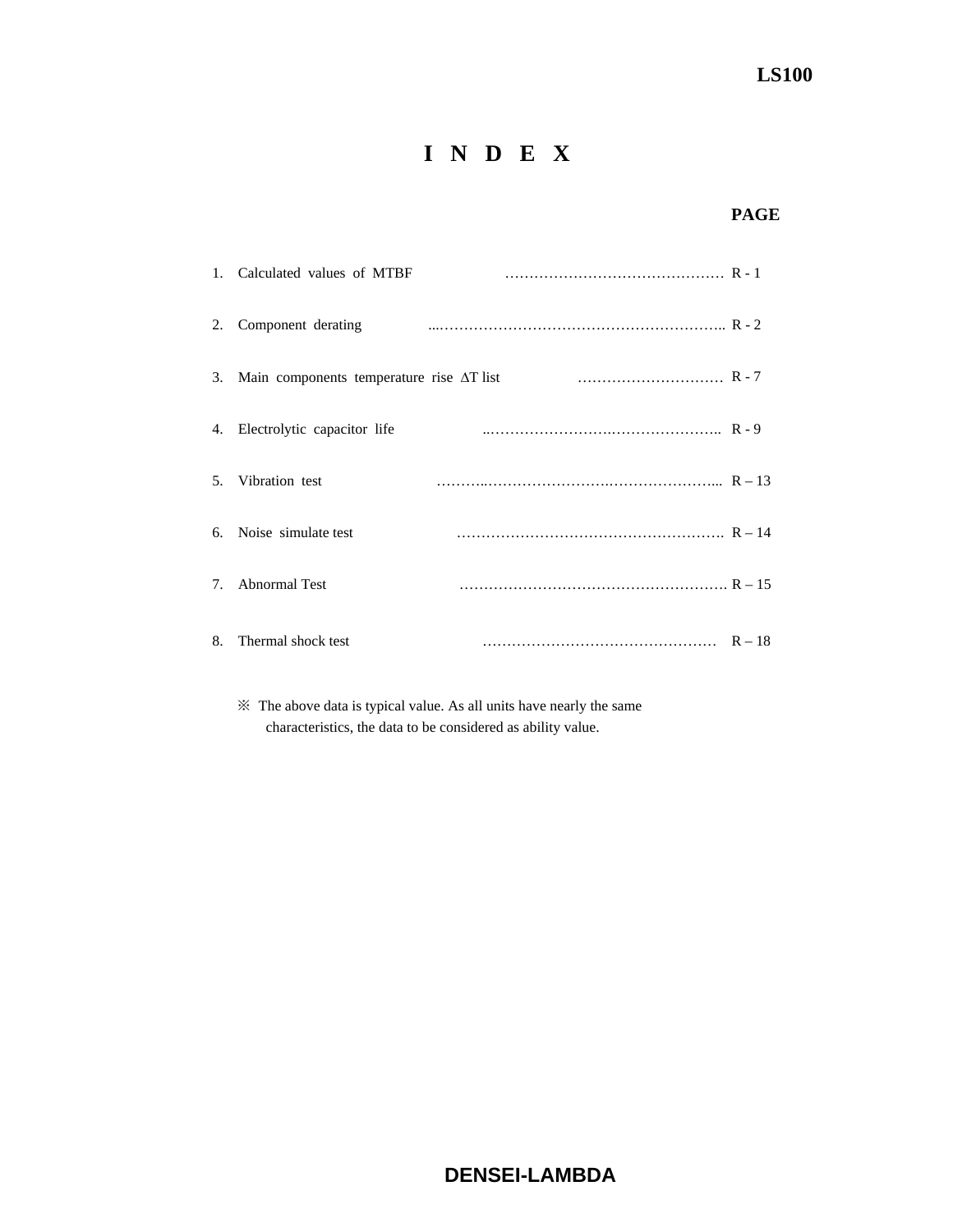## **1. Calculated values for MTBF**

## **MODEL : LS100-5**

#### **1. Calculating Method**

 Calculated based on part count reliability projection of JEITA (RCR-9102A). Individual failure rates  $I_G$  is given to each part and MTBF is calculated by the count of each part.

Formula :

$$
MTBF = \frac{1}{\lambda \text{equiv}} = \frac{1}{n} \qquad \qquad \times 10^{6} \text{ (HOURS)}
$$
\n
$$
\frac{1}{\lambda \text{equiv}} = \frac{1}{n} \qquad \qquad \times 10^{6} \text{ (HOURS)}
$$
\n
$$
\frac{1}{n} = 1
$$

where :

| $\lambda$ equip   |     | $=$ Total Equipment Failure Rate (Failure / 106 Hours)                  |
|-------------------|-----|-------------------------------------------------------------------------|
| $\lambda_{\rm G}$ |     | $=$ Generic Failure Rate For The ith Generic Part (Failure / 106 Hours) |
| Ni                |     | $=$ Quantity of ith Generic Part                                        |
| n                 |     | $=$ Number of Different Generic Part Categories                         |
| $\pi_{\text{Q}}$  | $=$ | Generic Quality Factor for the ith Generic Part ( $\pi_{\Omega} = 1$ )  |

## **2. MTBF Values**

 $G_F$  : (GROUND, FIXED)

**MTBF = 545,375 (Hours)**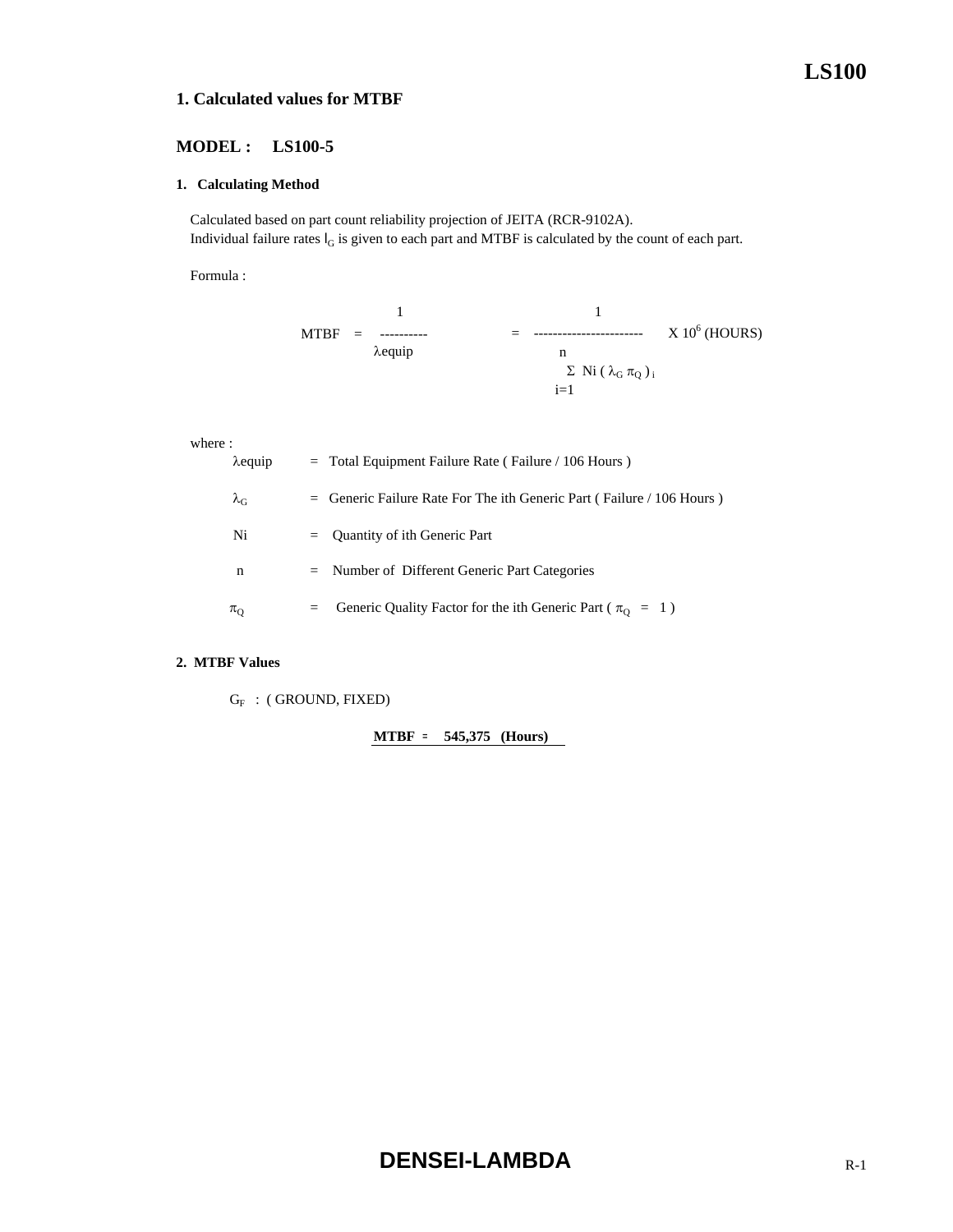#### **2. Component derating**

#### **MODEL : LS100-5**

#### **(1) Calculating method**

(a) Measuring Conditions

| Input  | : 115, 230VAC     | • Ambient temperature | $\div$ 45 <sup>o</sup> C |
|--------|-------------------|-----------------------|--------------------------|
| Output | $: 5V 16A(100\%)$ | • Mounting method     | : Mounting $A$           |

(b) Semiconductors

 Compared with maximum junction temperature and actual one which is calculated based on case temperature, power dissipation and thermal impedance.

(c) IC, Resistors, Capacitors, etc.

Ambient temperature, operating condition, power dissipation and so on are within derating criteria.

(d) Calculating Method of Thermal Impedance

$$
\boldsymbol{\theta}_{\text{j-c}}\!=\!\frac{T_{\text{j}(max)}-T_{\text{c}}}{P_{\text{c}(max)}}\qquad \boldsymbol{\theta}_{\text{j-a}}\!=\!\frac{T_{\text{j}(max)}-T_{\text{a}}}{P_{\text{c}(max)}}\qquad \boldsymbol{\theta}_{\text{j-1}}\!=\!\frac{T_{\text{j}(max)}-T_{\text{1}}}{P_{\text{c}(max)}}
$$

Tc **:** Case temperature at start point of derating ; 25°C in general

Ta **:** Ambient temperature at start point of derating ; 25°C in general

Tj **:** Lead temperature at start point of derating ; 25°C in general

Pc(max) **:** Maximum collector(channel) dissipation

(Pch**(**max**)**)

Tj(max) **:** Maximum junction(channel) temperature (Tch**(**max**)**)

 $(\theta_{i-c})$  **:**Thermal impedance between junction(channel) and case  $(\theta_{ch-c})$ 

 $\theta_{j-a}$  **:**Thermal impedance between junction and air

 $\theta_{j-l}$  **:**Thermal impedance between junction and lead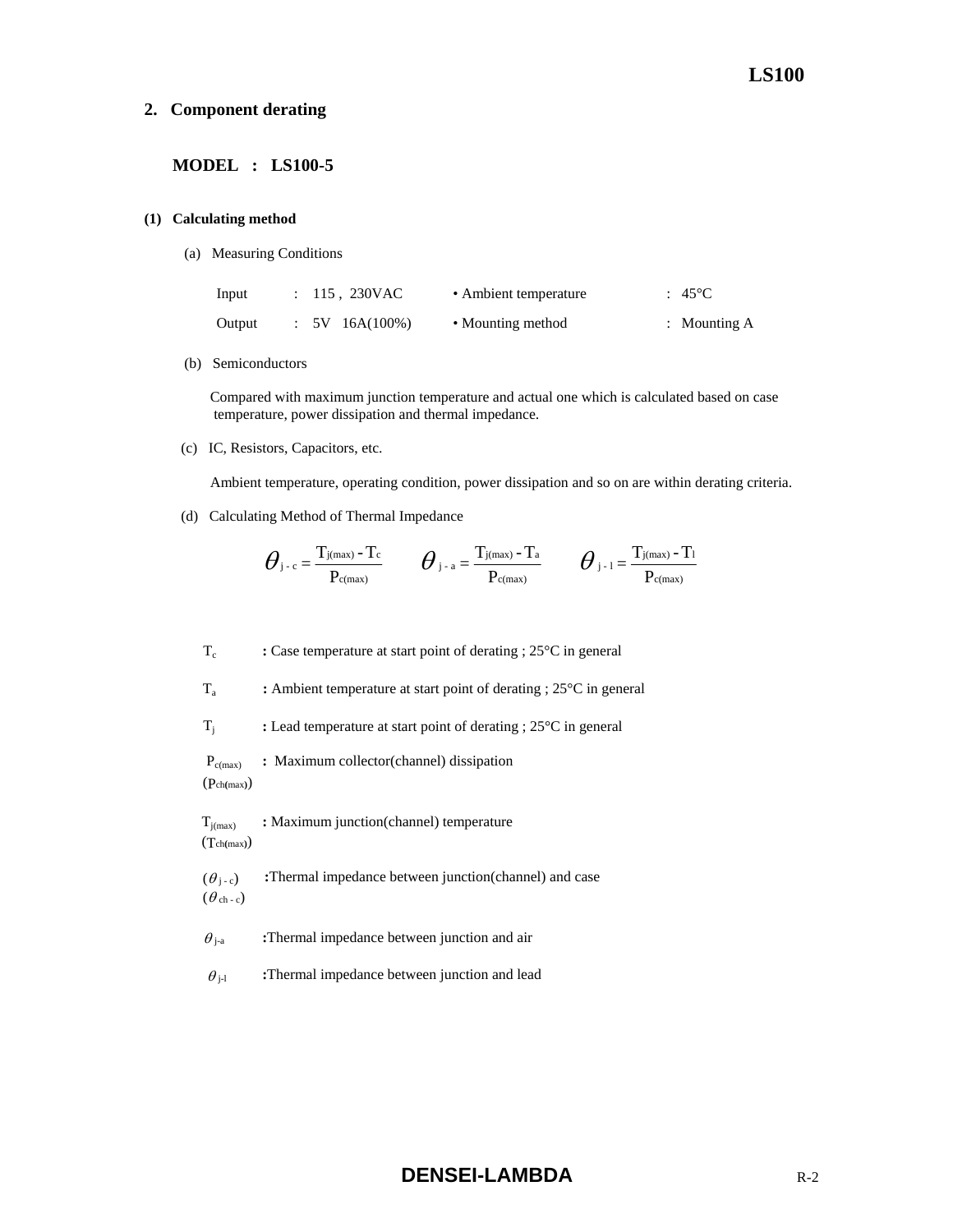# **(2) Component Derating List**

| Location No.            |                                                            | $Vin = 115VAC$ $Load = 100\%$ $Ta = 45°C$ |                   |  |
|-------------------------|------------------------------------------------------------|-------------------------------------------|-------------------|--|
| Q2                      | Tchmax = $150^{\circ}$ C, $\theta$ j-c = 0.78°C/W,         |                                           | $Pch(max) = 160W$ |  |
| STP10NK80Z              | Pch = 3.91W, $\Delta$ Tc = 59.2°C,                         |                                           | $Tc = 104.2$ °C   |  |
| <b>ST</b>               | Tch = Tc + (( $\theta$ j-c) × Pch) = 107.25 °C             |                                           |                   |  |
| <b>MICROELECTRONICS</b> | $D.F. = 71.50\%$                                           |                                           |                   |  |
| D <sub>8</sub>          | Tjmax = $175^{\circ}$ C, $\theta$ j-c = $0.8^{\circ}$ C/W, |                                           |                   |  |
| STPS30H60CW             | Pd = 5.2W, $\Delta$ Tc = 65.2°C,                           |                                           | $Tc = 110.2$ °C   |  |
| <b>ST</b>               | $Tj = Tc + ((\theta j - c) \times Pd) = 114.36^{\circ}C$   |                                           |                   |  |
| <b>MICROELECTRONICS</b> | $D.F. = 65.35\%$                                           |                                           |                   |  |
| D <sub>9</sub>          | $T$ jmax = 175 $\mathrm{^{\circ}C}$ ,                      | $\theta$ j-c = 0.8°C/W,                   |                   |  |
| STPS30H60CW             | $Pd = 5.2W,$ $\Delta Tc = 65.2^{\circ}C,$                  |                                           | $Tc = 110.2$ °C   |  |
| <b>ST</b>               | $Tj = Tc + ((\theta j - c) \times Pd) = 114.36^{\circ}C$   |                                           |                   |  |
| <b>MICROELECTRONICS</b> | $D.F. = 65.35\%$                                           |                                           |                   |  |
| D1                      | $T$ jmax = 150 $\degree$ C,                                | $\theta$ j-c = 6.0°C/W                    |                   |  |
| <b>RS405M</b>           | $Pd = 2.94W$ , $\Delta Tc = 61^{\circ}C$                   |                                           | $Tc = 106$ °C     |  |
| <b>RECTRON</b>          | $Tj = Tc + ((\theta j - c) \times Pd) = 123.64$ °C         |                                           |                   |  |
|                         | $D.F. = 82.43\%$                                           |                                           |                   |  |
| D2                      | Timax = $150^{\circ}$ C, $\theta$ j-c = $10^{\circ}$ C/W   |                                           |                   |  |
| <b>HER208</b>           | $Pd = 0.4W$ , $\Delta Tc = 81.1^{\circ}C$                  |                                           | $Tc = 126.1$ °C   |  |
| <b>RECTRON</b>          | $Tj = Ta + ((\theta j-c) \times Pd) = 130.1^{\circ}C$      |                                           |                   |  |
|                         | $D.F. = 86.73\%$                                           |                                           |                   |  |
| D <sub>4</sub>          | Tjmax = $150^{\circ}$ C, $\theta$ j-l = $20^{\circ}$ C/W   |                                           |                   |  |
| CRS04                   | $Pd = 2.5mW,$ $\Delta Tl = 51.7^{\circ}C$                  |                                           | $T = 96.7$ °C     |  |
| <b>TOSHIBA</b>          | $Tj = Tl + ((\theta j-l) \times Pd) = 96.75^{\circ}C$      |                                           |                   |  |
|                         | $D.F. = 64.50\%$                                           |                                           |                   |  |
| D <sub>5</sub>          | Tjmax = $150^{\circ}$ C, $\theta$ j-l = $20^{\circ}$ C/W   |                                           |                   |  |
| CRS <sub>04</sub>       | $Pd = 5mW,$                                                | $\triangle$ Tl = 42.2 $^{\circ}$ C        | $TI = 87.2$ °C    |  |
| <b>TOSHIBA</b>          | $Tj = Tl + ((\theta j-l) \times Pd) = 87.3$ °C             |                                           |                   |  |
|                         | $D.F. = 58.20\%$                                           |                                           |                   |  |
| D <sub>6</sub>          | Tjmax = $150^{\circ}$ C, $\theta$ j-l = $20^{\circ}$ C/W   |                                           |                   |  |
| CRF <sub>02</sub>       | $Pd = 39.1 \text{mW}, \qquad \Delta Tl = 75.5^{\circ}C$    |                                           | $Tc = 120.5$ °C   |  |
| <b>TOSHIBA</b>          | $Tj = Ta + ((\theta j-l) \times Pd) = 121.28$ °C           |                                           |                   |  |
|                         | $D.F. = 80.85\%$                                           |                                           |                   |  |
|                         | Tjmax = $150^{\circ}$ C, $\theta$ j-l = $20^{\circ}$ C/W   |                                           |                   |  |
| D7<br>CRH01             | $Pd = 4.1mW,$ $\Delta Tl = 77.8^{\circ}C$                  |                                           | $TI = 122.8$ °C   |  |
| TOSHIBA                 | $Tj = Tl + ((\theta j-l) \times Pd) = 122.88^{\circ}C$     |                                           |                   |  |
|                         | $D.F. = 81.92\%$                                           |                                           |                   |  |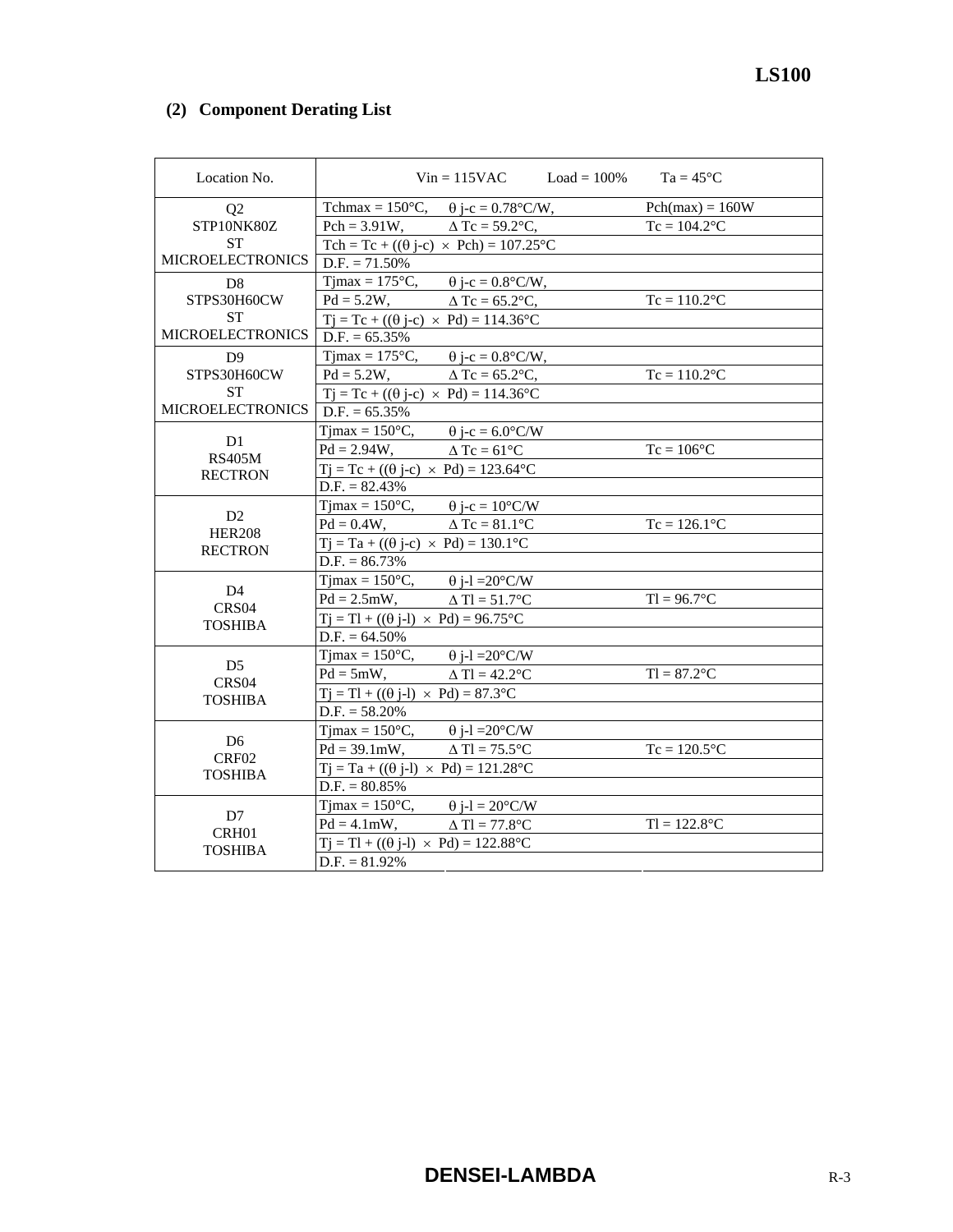| Location No.      |                                                            | $Vin = 115VAC$ $Load = 100\%$ | $Ta = 45^{\circ}C$ |  |
|-------------------|------------------------------------------------------------|-------------------------------|--------------------|--|
| PC <sub>1</sub>   | Tjmax = $125^{\circ}$ C, $\theta$ j-c = $150^{\circ}$ C/W, |                               | $Pc(max) = 0.15W$  |  |
| PS2561BL1-1-A(D)  | $Pc = 3.11 \text{mW}, \qquad \Delta Tc = 45.4 \text{°C},$  |                               | $Tc = 90.4$ °C     |  |
| (TRANSISTOR)      | $Tj = Tc + ((\theta j - c) \times Pc) = 90.87$ °C          |                               |                    |  |
| <b>NEC</b>        | $D.F. = 72.70\%$                                           |                               |                    |  |
| PC1               | Tjmax = $125^{\circ}$ C, $\theta$ j-c = $150^{\circ}$ C/W, |                               | $Pc(max) = 0.15W$  |  |
| PS2561BL1-1-A(D)  | $Pc = 2.34$ mW, $\Delta Tc = 45.4$ °C,                     |                               | $Tc = 90.4$ °C     |  |
| (LED)             | $Tj = Tc + ((\theta j - c) \times Pc) = 90.75$ °C          |                               |                    |  |
| <b>NEC</b>        | $D.F. = 72.60\%$                                           |                               |                    |  |
| PC2               | Tjmax = $125^{\circ}$ C, $\theta$ j-c = $150^{\circ}$ C/W, |                               | $Pc(max) = 0.15W$  |  |
| PS2561BL1-1-A(D)  | $Pc = 0.0W,$ $\Delta Tc = 47.5^{\circ}C,$                  |                               | $Tc = 92.5$ °C     |  |
| (TRANSISTOR)      | $Tj = Tc + ((\theta j - c) \times Pc) = 92.5^{\circ}C$     |                               |                    |  |
| <b>NEC</b>        | $D.F. = 74.00\%$                                           |                               |                    |  |
| PC2               | Tjmax = $125^{\circ}$ C, $\theta$ j-c = $150^{\circ}$ C/W, |                               | $Pc(max) = 0.15W$  |  |
| PS2561BL1-1-A(D)  | $Pc = 0.0W,$ $\Delta Tc = 47.5^{\circ}C,$                  |                               | $Tc = 92.5$ °C     |  |
| (LED)             | $Tj = Tc + ((\theta j - c) \times Pc) = 92.5$ °C           |                               |                    |  |
| <b>NEC</b>        | $D.F. = 74.00\%$                                           |                               |                    |  |
| A <sub>1</sub>    | Tjmax = $150^{\circ}$ C, $\theta$ j-c = $72^{\circ}$ C/W   |                               |                    |  |
| FA13842N-D1-TE1   | $Pd = 0.108W$ , $\Delta Tc = 63.1^{\circ}C$                |                               | $Tc = 108.1$ °C    |  |
| <b>FUJI-ELEC.</b> | $Tj = Tc + ((\theta j - c) \times Pd) = 115.88$ °C         |                               |                    |  |
|                   | $D.F. = 77.25\%$                                           |                               |                    |  |
| A <sub>2</sub>    | Tjmax = $150^{\circ}$ C, $\theta$ j-c = $100^{\circ}$ C/W, |                               |                    |  |
| HA17431PA-TZ-E    | $Pd = 7mW$ , $\Delta Tc = 33.0^{\circ}C$ ,                 |                               | $Tc = 78.0$ °C     |  |
| <b>RENESAS</b>    | $Tj = Tc + ((\theta j - c) \times Pd) = 78.7$ °C           |                               |                    |  |
|                   |                                                            |                               |                    |  |

IF = 6.4mA,  $\Delta Tc = 32.0^{\circ}C$  Tc = 77.0°C

Allowable IF(max)= 9mA(at Ta = 77.0°C)

 $D.F. = 52.47%$ 

 $D.F. = 71.11\%$ 

PD1 264-7GVD/S530-E2 EVERLIGHT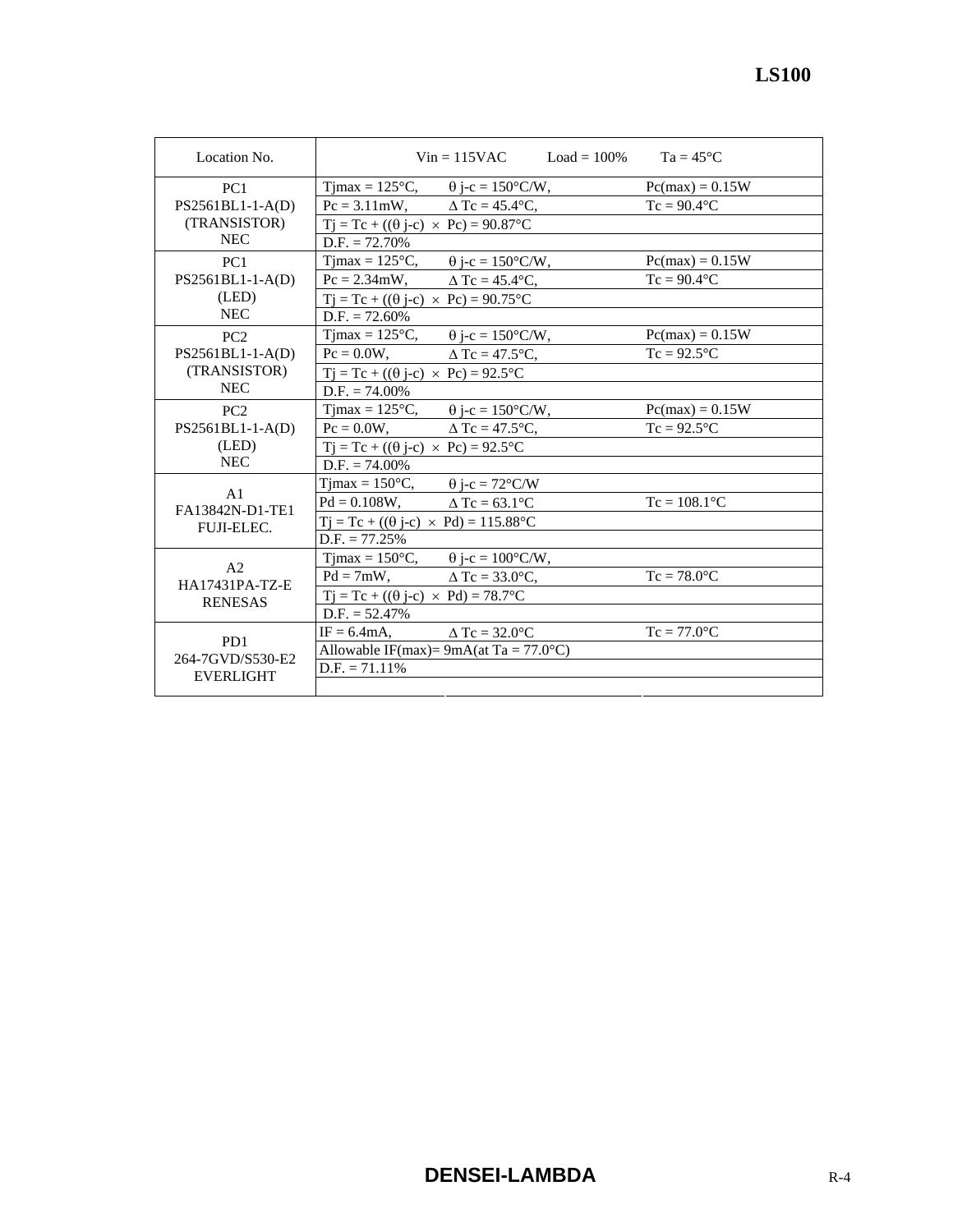# **(2) Component Derating List**

| Location No.            |                                                          | $Vin = 230VAC$ $Load = 100\%$ $Ta = 45°C$ |                   |
|-------------------------|----------------------------------------------------------|-------------------------------------------|-------------------|
| Q <sub>2</sub>          | Tchmax = 150°C, $\theta$ j-c = 0.78°C/W,                 |                                           | $Pch(max) = 160W$ |
| STP10NK80Z              | $Pch = 4.4W$ ,                                           | $\triangle$ Tc = 55.9°C,                  | $Tc = 100.9$ °C   |
| <b>ST</b>               | Tch = Tc + (( $\theta$ j-c) × Pch) = 104.33°C            |                                           |                   |
| <b>MICROELECTRONICS</b> | $D.F. = 69.55\%$                                         |                                           |                   |
| D <sub>8</sub>          | Tjmax = 175 °C, $\theta$ j-c = 0.8 °C/W,                 |                                           |                   |
| STPS30H60CW             | Pd = 5.2W, $\Delta$ Tc = 61.6°C,                         |                                           | $Tc = 106.6$ °C   |
| <b>ST</b>               | $Tj = Tc + ((\theta j - c) \times Pd) = 110.76$ °C       |                                           |                   |
| <b>MICROELECTRONICS</b> | $D.F. = 63.29\%$                                         |                                           |                   |
| D <sub>9</sub>          | $T$ jmax = 175 $\mathrm{^{\circ}C}$ ,                    | $\theta$ j-c = 0.8°C/W,                   |                   |
| STPS30H60CW             | $Pd = 5.2W,$ $\Delta Tc = 61.6^{\circ}C,$                |                                           | $Tc = 106.6$ °C   |
| ST                      | $Tj = Tc + ((\theta j - c) \times Pd) = 110.76$ °C       |                                           |                   |
| <b>MICROELECTRONICS</b> | $D.F. = 63.29\%$                                         |                                           |                   |
| D1                      | $T$ jmax = 150 $\degree$ C,                              | $\theta$ j-c = 6.0°C/W                    |                   |
| <b>RS405M</b>           | $Pd = 1.79W$ , $\Delta Tc = 40.9^{\circ}C$               |                                           | $Tc = 85.9$ °C    |
| <b>RECTRON</b>          | $Tj = Tc + ((\theta j - c) \times Pd) = 96.64$ °C        |                                           |                   |
|                         | $D.F. = 64.43\%$                                         |                                           |                   |
| D2                      | Timax = $150^{\circ}$ C, $\theta$ j-c = $10^{\circ}$ C/W |                                           |                   |
| <b>HER208</b>           | $Pd = 0.3W,$ $\Delta Tc = 73.1^{\circ}C$                 |                                           | $Tc = 118.1$ °C   |
| <b>RECTRON</b>          | $Tj = Ta + ((\theta j-c) \times Pd) = 121.1^{\circ}C$    |                                           |                   |
|                         | $D.F. = 80.73%$                                          |                                           |                   |
| D4                      | Tjmax = 150°C, $\theta$ j-1 = 20°C/W                     |                                           |                   |
| CRS <sub>04</sub>       | $Pd = 2.5mW,$ $\Delta Tl = 48.7^{\circ}C$                |                                           | $TI = 93.7$ °C    |
| <b>TOSHIBA</b>          | $Tj = Tl + ((\theta j-l) \times Pd) = 93.75$ °C          |                                           |                   |
|                         | $D.F. = 62.50\%$                                         |                                           |                   |
| D <sub>5</sub>          | Tjmax = $150^{\circ}$ C, $\theta$ j-l = $20^{\circ}$ C/W |                                           |                   |
| CRS04                   | $Pd = 4.4mW$ ,                                           | $\triangle$ Tl = 39.8°C                   | $T1 = 84.8$ °C    |
| <b>TOSHIBA</b>          | $Ti = TI + ((\theta i-I) \times Pd) = 84.89^{\circ}C$    |                                           |                   |
|                         | $D.F. = 56.59\%$                                         |                                           |                   |
| D6                      | Tjmax = $150^{\circ}$ C, $\theta$ j-l = $20^{\circ}$ C/W |                                           |                   |
| CRF02                   | $Pd = 47.8mW,$ $\Delta Tl = 73.6^{\circ}C$               |                                           | $Tc = 118.6$ °C   |
| <b>TOSHIBA</b>          | $Tj = Ta + ((\theta j-l) \times Pd) = 119.56^{\circ}C$   |                                           |                   |
|                         | $D.F. = 79.71\%$                                         |                                           |                   |
| D7                      | Tjmax = $150^{\circ}$ C, $\theta$ j-l = $20^{\circ}$ C/W |                                           |                   |
| CRH01                   | $Pd = 3.2mW,$ $\Delta Tl = 75.5^{\circ}C$                |                                           | $TI = 120.5$ °C   |
| <b>TOSHIBA</b>          | $Tj = Tl + ((\theta j-l) \times Pd) = 120.56^{\circ}C$   |                                           |                   |
|                         | $D.F. = 80.37\%$                                         |                                           |                   |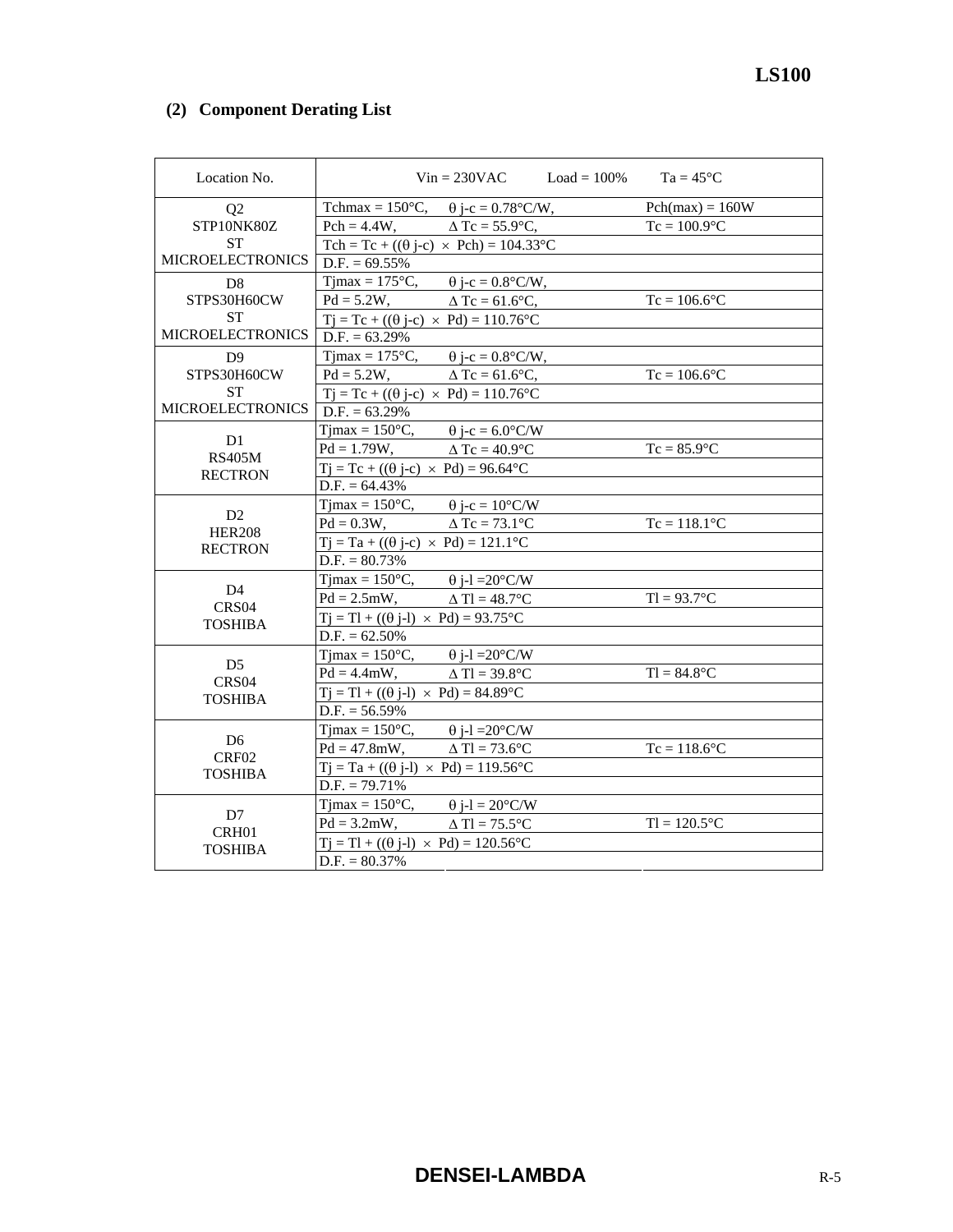| ation No.       |                                       | $Vin = 230VAC$                                    | $Load = 100\%$ | $Ta = 45^{\circ}C$ |  |
|-----------------|---------------------------------------|---------------------------------------------------|----------------|--------------------|--|
| PC <sub>1</sub> | $T$ jmax = 125 $\mathrm{^{\circ}C}$ , | $\theta$ j-c = 150°C/W,                           |                | $Pc(max) = 0.15W$  |  |
| $BL1-I-A(D)$    | $Pc = 3.5mW$ ,                        | $\Delta$ Tc = 38.4 $\degree$ C,                   |                | $Tc = 83.4$ °C     |  |
| NSISTOR)        |                                       | $Tj = Tc + ((\theta j - c) \times Pc) = 83.93$ °C |                |                    |  |
| NEC             | $D.F. = 67.14\%$                      |                                                   |                |                    |  |
| PC1             | $T$ jmax = 125 $\degree$ C,           | $\theta$ i-c = 150°C/W,                           |                | $Pc(max) = 0.15W$  |  |
| $BL1-I-A(D)$    | $Pc = 2.34$ mW,                       | $\Delta$ Tc = 38.4 $\degree$ C,                   |                | $Tc = 83.4$ °C     |  |
| (LED)           |                                       | $Tj = Tc + ((\theta j - c) \times Pc) = 83.75$ °C |                |                    |  |
| NEC             | $D.F. = 67.00\%$                      |                                                   |                |                    |  |
| PC2             | $T$ jmax = 125 $\mathrm{^{\circ}C}$ , | $\theta$ j-c = 150°C/W,                           |                | $Pc(max) = 0.15W$  |  |
| $BL1-I-A(D)$    | $Pc = 0.0W$ ,                         | $\triangle$ Tc = 45.1 $\degree$ C.                |                | $Tc = 90.1$ °C     |  |
| NSISTOR)        |                                       | $Tj = Tc + ((\theta j - c) \times Pc) = 90.1$ °C  |                |                    |  |
| NEC             | $D.F. = 72.08\%$                      |                                                   |                |                    |  |
| PC2             | $Timax = 125$ °C.                     | $\theta$ i-c = 150°C/W.                           |                | $Pc(max) = 0.15W$  |  |

| PC <sub>2</sub>                      | $T$ jmax = 125 $\mathrm{^{\circ}C}$ ,                | $\theta$ j-c = 150°C/W,                               | $Pc(max) = 0.15W$ |
|--------------------------------------|------------------------------------------------------|-------------------------------------------------------|-------------------|
| PS2561BL1-1-A(D)                     | $Pc = 0.0W$ ,                                        | $\Delta$ Tc = 45.1°C,                                 | $Tc = 90.1$ °C    |
| (TRANSISTOR)                         | $Tj = Tc + ((\theta j - c) \times Pc) = 90.1$ °C     |                                                       |                   |
| <b>NEC</b>                           | $D.F. = 72.08\%$                                     |                                                       |                   |
| PC <sub>2</sub>                      | Timax = $125^{\circ}$ C,                             | $\theta$ j-c = 150°C/W,                               | $Pc(max) = 0.15W$ |
| PS2561BL1-1-A(D)                     | $Pc = 0.0W$ ,                                        | $\Delta$ Tc = 45.1°C.                                 | $Tc = 90.1$ °C    |
| (LED)                                | $Tj = Tc + ((\theta j - c) \times Pc) = 90.1$ °C     |                                                       |                   |
| <b>NEC</b>                           | $D.F. = 72.08\%$                                     |                                                       |                   |
|                                      | $T$ jmax = 150 $^{\circ}$ C,                         | $\theta$ j-c = 72°C/W                                 |                   |
| A1<br>FA13842N-D1-TE1                | $Pd = 0.118W$ , $\Delta Tc = 59.6^{\circ}C$          |                                                       | $Tc = 104.6$ °C   |
| <b>FUJI-ELEC.</b>                    | $Tj = Tc + ((\theta j - c) \times Pd) = 113.1$ °C    |                                                       |                   |
|                                      | $D.F. = 75.40\%$                                     |                                                       |                   |
|                                      | $T$ jmax = 150 $\degree$ C,                          | $\theta$ j-c = 100°C/W,                               |                   |
| A <sub>2</sub><br>HA17431PA-TZ-E     | $Pd = 7mW$ ,                                         | $\Delta$ Tc = 32.8°C.                                 | $Tc = 77.8$ °C    |
| <b>RENESAS</b>                       | $Tj = Tc + ((\theta j-c) \times Pd) = 78.5^{\circ}C$ |                                                       |                   |
|                                      | $D.F. = 52.33\%$                                     |                                                       |                   |
|                                      | $IF = 6.4mA$ ,                                       | $\triangle$ Tc = 30.8°C                               | $Tc = 75.8$ °C    |
| P <sub>D</sub> 1<br>264-7GVD/S530-E2 |                                                      | Allowable IF(max)= $9.5mA$ (at Ta = $75.8^{\circ}C$ ) |                   |
| <b>EVERLIGHT</b>                     | $D.F. = 67.37\%$                                     |                                                       |                   |
|                                      |                                                      |                                                       |                   |

Location No.

PC1 PS2561BL1-1-A(D) (TRANSISTOR)

PC<sub>1</sub> PS2561BL1-1-A(D) (LED)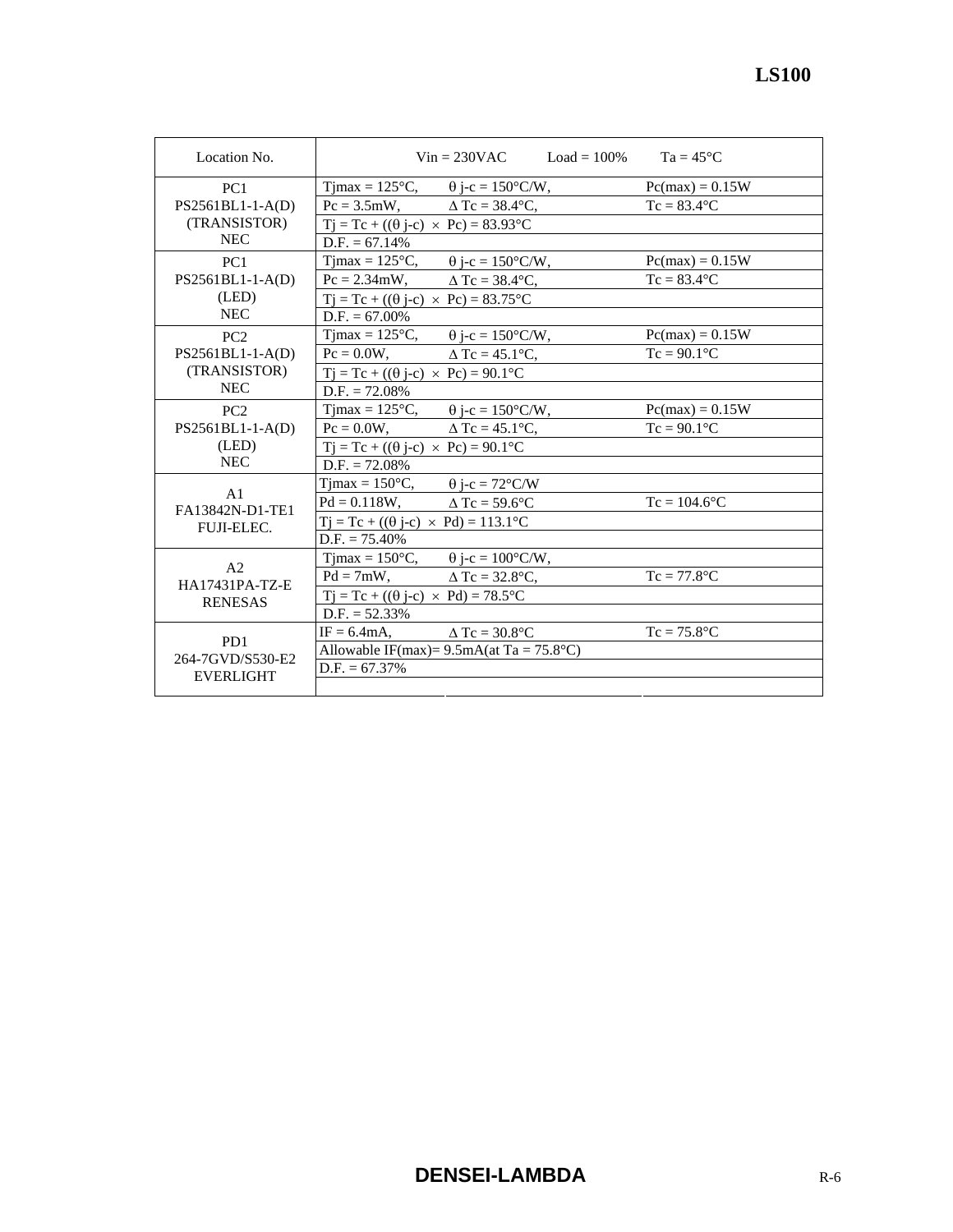# **3. Main components temperature rise** ∆**T list**

# **MODEL : LS100-5**

Condition:



|                                              |                        |                   | $\Delta T$ Temperature rise (°C) |                   |                   |  |
|----------------------------------------------|------------------------|-------------------|----------------------------------|-------------------|-------------------|--|
| <b>Output Derating</b><br>$Ta = 45^{\circ}C$ |                        | $Io = 100\%$      | $Io = 100\%$                     | $Io = 100\%$      | $Io = 100\%$      |  |
| <b>Location No</b>                           | Parts Name             | Mounting<br>(A)   | Mounting<br>(B)                  | Mounting<br>(C)   | Mounting<br>(D)   |  |
| F1                                           | <b>FUSE</b>            | 27.2              | 32.9                             | 45.3              | $\overline{25.3}$ |  |
| L1                                           | <b>BALUN COIL</b>      | 43.0              | 48.1                             | 56.7              | 38.3              |  |
| L2                                           | <b>CHOKE COIL</b>      | 62.7              | 57.1                             | 66.2              | 52.2              |  |
| $\overline{L3}$                              | <b>CHOKE COIL</b>      | 57.7              | 62.4                             | 65.6              | $\overline{50.2}$ |  |
| T1                                           | <b>TRANS. PULSE</b>    | 67.2              | 59.2                             | 57.1              | 62.6              |  |
| Q2                                           | <b>MOSFET</b>          | 59.2              | 57.4                             | 53.6              | 62.6              |  |
| D <sub>1</sub>                               | <b>BRIDGE DIODE</b>    | 61.0              | 65.6                             | 63.6              | 64.0              |  |
| D <sub>8</sub>                               | F.R. DIODE             | 65.2              | 61.1                             | 59.3              | 61.0              |  |
| D <sub>9</sub>                               | F.R. DIODE             | 65.2              | 58.8                             | 58.1              | 56.5              |  |
| A <sub>1</sub>                               | <b>CHIP IC</b>         | 63.1              | 55.8                             | 51.8              | 65.0              |  |
| A2                                           | <b>SHUNT REGULATOR</b> | 33.0              | 41.2                             | 57.0              | 26.9              |  |
| PC1                                          | <b>PHOTOCOUPLER</b>    | 45.4              | 42.2                             | 38.1              | 43.4              |  |
| PC <sub>2</sub>                              | <b>PHOTOCOUPLER</b>    | 47.5              | 42.6                             | 40.7              | 45.1              |  |
| PD1                                          | <b>LED</b>             | 32.0              | 35.1                             | 52.7              | 27.2              |  |
| C7                                           | CAP. FILM              | 45.8              | 55.1                             | 52.8              | 55.8              |  |
| C9                                           | CAP. ELECT.            | 41.6              | 44.8                             | 34.8              | 50.0              |  |
| C10                                          | CAP. ELECT.            | 42.7              | 48.0                             | 40.0              | 48.1              |  |
| C <sub>24</sub>                              | CAP. ELECT.            | 54.1              | 45.7                             | 41.8              | 58.6              |  |
| C28                                          | CAP. ELECT.            | 57.1              | 51.2                             | 52.9              | 48.2              |  |
| $\overline{C29}$                             | CAP. ELECT.            | $\overline{54.2}$ | 51.4                             | $\overline{53.3}$ | 46.1              |  |
| C <sub>30</sub>                              | CAP. ELECT.            | 51.9              | 51.8                             | 54.4              | 44.0              |  |
| C <sub>31</sub>                              | CAP. ELECT.            | 52.8              | 47.4                             | 50.0              | 44.3              |  |
| C32                                          | CAP. ELECT.            | 50.4              | 47.9                             | 51.3              | 43.1              |  |
| C <sub>33</sub>                              | CAP. ELECT.            | 44.4              | 43.4                             | 49.5              | 37.0              |  |
| C <sub>34</sub>                              | CAP. ELECT.            | 41.8              | 45.9                             | 51.7              | 36.0              |  |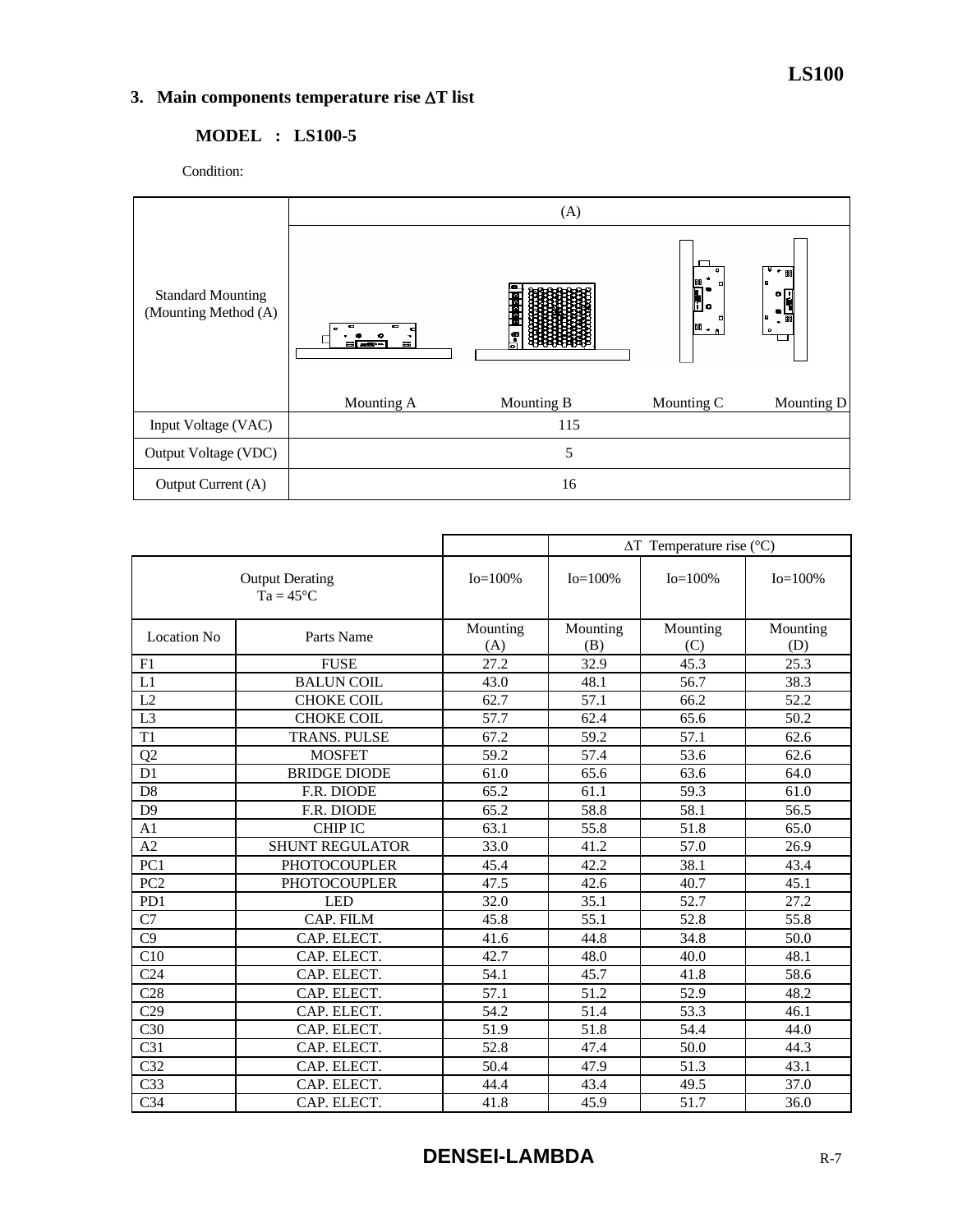# **3. Main components temperature rise** ∆**T list**

# **MODEL : LS100-5**

Condition:



|                                              |                        | $\Delta T$ Temperature rise (°C) |                 |                  |                 |
|----------------------------------------------|------------------------|----------------------------------|-----------------|------------------|-----------------|
| <b>Output Derating</b><br>$Ta = 45^{\circ}C$ |                        | $Io = 100\%$                     | $Io = 100\%$    | $Io = 100\%$     | $Io = 100\%$    |
| <b>Location No</b>                           | Parts Name             | Mounting<br>(A)                  | Mounting<br>(B) | Mounting<br>(C)  | Mounting<br>(D) |
| F1                                           | <b>FUSE</b>            | 22.1                             | 28.1            | 33.6             | 20.3            |
| L1                                           | <b>BALUN COIL</b>      | 27.6                             | 34.6            | 38.2             | 23.9            |
| L2                                           | <b>CHOKE COIL</b>      | 38.9                             | 39.8            | 44.1             | 31.8            |
| L <sub>3</sub>                               | <b>CHOKE COIL</b>      | 57.4                             | 61.4            | 64.9             | 49.1            |
| T1                                           | TRANS. PULSE           | 65.7                             | 56.7            | 56.2             | 60.7            |
| Q2                                           | <b>MOSFET</b>          | 55.9                             | 54.3            | 50.1             | 57.7            |
| D1                                           | <b>BRIDGE DIODE</b>    | 40.9                             | 49.7            | 46.0             | 42.7            |
| D <sub>8</sub>                               | F.R. DIODE             | 61.6                             | 58.8            | 56.7             | 58.0            |
| D <sub>9</sub>                               | F.R. DIODE             | 61.6                             | 57.2            | 55.9             | 54.2            |
| A <sub>1</sub>                               | <b>CHIP IC</b>         | 59.6                             | 55.6            | 51.7             | 64.4            |
| A2                                           | <b>SHUNT REGULATOR</b> | 32.8                             | 40.1            | 56.4             | 26.3            |
| PC <sub>1</sub>                              | <b>PHOTOCOUPLER</b>    | 38.4                             | 40.5            | 37.3             | 41.1            |
| PC <sub>2</sub>                              | <b>PHOTOCOUPLER</b>    | 45.1                             | 41.5            | 39.3             | 42.9            |
| PD1                                          | <b>LED</b>             | 30.8                             | 34.9            | $\frac{1}{51.6}$ | 26.7            |
| C7                                           | CAP. FILM              | 33.3                             | 44.4            | 39.8             | 37.8            |
| C9                                           | CAP. ELECT.            | 38.1                             | 42.3            | 31.6             | 44.1            |
| C10                                          | CAP. ELECT.            | 36.7                             | 44.6            | 34.9             | 38.7            |
| C <sub>24</sub>                              | CAP. ELECT.            | 52.7                             | 45.4            | 40.6             | 56.9            |
| C28                                          | CAP. ELECT.            | 53.8                             | 49.5            | 50.5             | 45.5            |
| C29                                          | CAP. ELECT.            | 51.5                             | 50.0            | 51.0             | 43.7            |
| C30                                          | CAP. ELECT.            | 50.3                             | 51.1            | 52.4             | 42.6            |
| C31                                          | CAP. ELECT.            | 48.4                             | 45.8            | 47.4             | 41.4            |
| C <sub>32</sub>                              | CAP. ELECT.            | 47.0                             | 46.3            | 48.4             | 40.4            |
| C <sub>33</sub>                              | CAP. ELECT.            | 42.3                             | 42.2            | 46.5             | 35.1            |
| C <sub>34</sub>                              | CAP. ELECT.            | 40.6                             | 45.3            | 49.2             | 34.8            |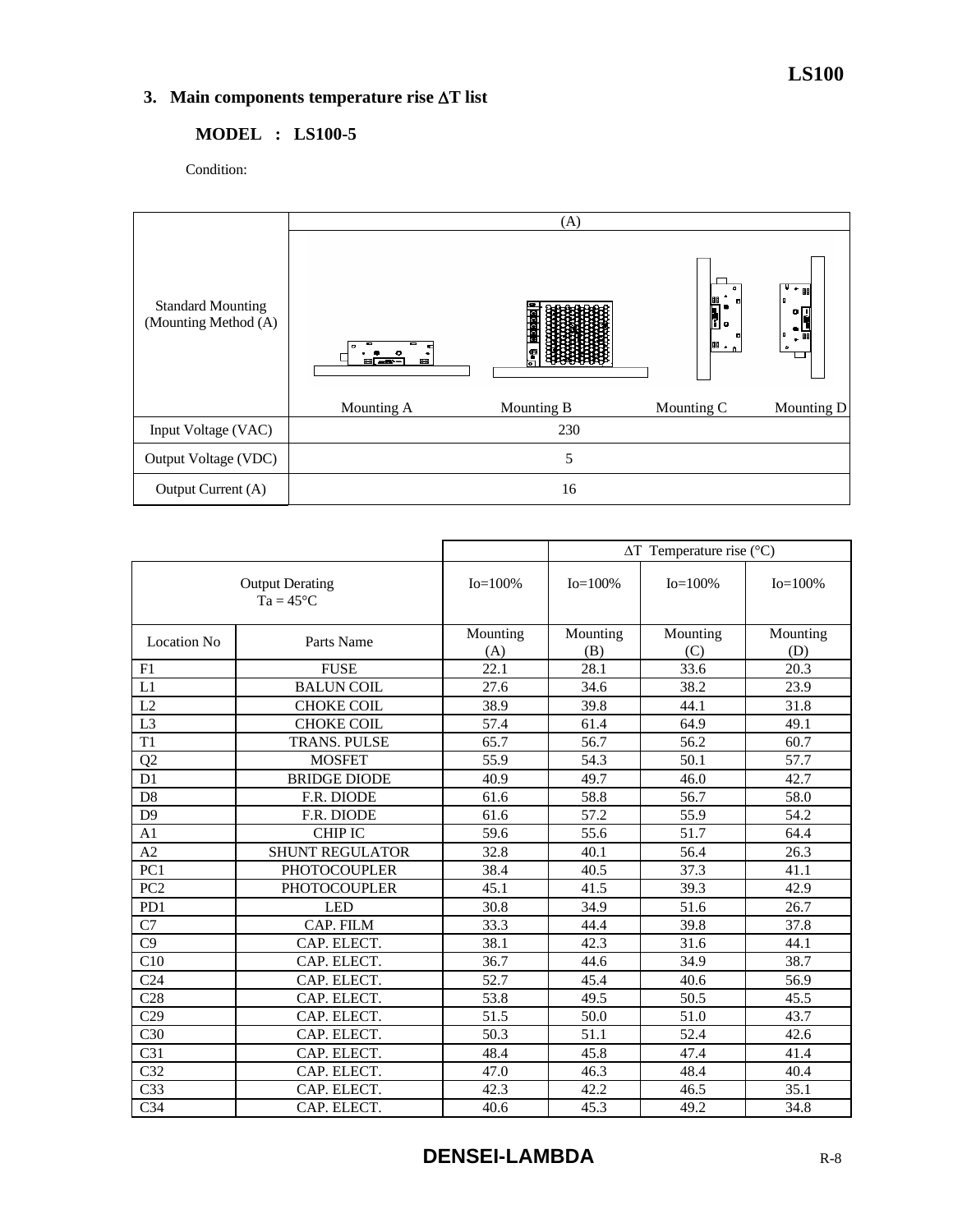# **LS100**

# **4. Electrolytic capacitor lifetime**

# **MODEL : LS100-5**



# $Vin = 115VAC$

|             | Life Time (years) |                |                |  |  |
|-------------|-------------------|----------------|----------------|--|--|
| Load $(\%)$ | $Ta =$<br>$Ta =$  |                | $Ta =$         |  |  |
|             | $40^{\circ}$ C    | $50^{\circ}$ C | $70^{\circ}$ C |  |  |
| 50          | 10.0              | 9.6            | 2.4            |  |  |
| 60          | 10.0              | 7.6            | 1.9            |  |  |
| 70          | 10.0              | 5.8            | 1.4            |  |  |
| 80          | 9.2               | 4.6            | 1.1            |  |  |
| 90          | 6.7               | 3.3            |                |  |  |
| 100         | 4.7               | 2.4            |                |  |  |



## $Vin = 230VAC$

|             |                | Life Time (years) |                | 12                 |             |    |          |                           |          |     |     |
|-------------|----------------|-------------------|----------------|--------------------|-------------|----|----------|---------------------------|----------|-----|-----|
| Load $(\%)$ | $Ta =$         | $Ta =$            | $Ta =$         | 10                 |             |    |          |                           |          |     |     |
|             | $40^{\circ}$ C | $50^{\circ}$ C    | $70^{\circ}$ C | 8                  |             |    |          |                           |          |     |     |
| 50          | 10.0           | 10.0              | 2.6            | Life Times (years) |             |    |          |                           |          |     |     |
| 60          | 10.0           | 8.6               | 2.2            | 6                  |             |    |          |                           |          |     |     |
| 70          | 10.0           | 6.9               | 1.7            | $\overline{4}$     |             |    |          |                           |          |     |     |
| 80          | 10.0           | 5.4               | 1.4            | $\overline{2}$     |             |    | $\sim$ . |                           |          |     |     |
| 90          | 7.8            | 3.9               | 1.0            |                    |             |    |          |                           | $\sim$ . |     |     |
| 100         | 5.6            | 2.8               |                | $\mathbf 0$        | $\mathbf 0$ | 20 | 40       | 60                        | 80       | 100 | 120 |
|             |                |                   |                |                    |             |    |          | <b>Output Current (%)</b> |          |     |     |

Note : E-cap life calculation is based on 8hrs/day operation.

**DENSEI-LAMBDA** R-9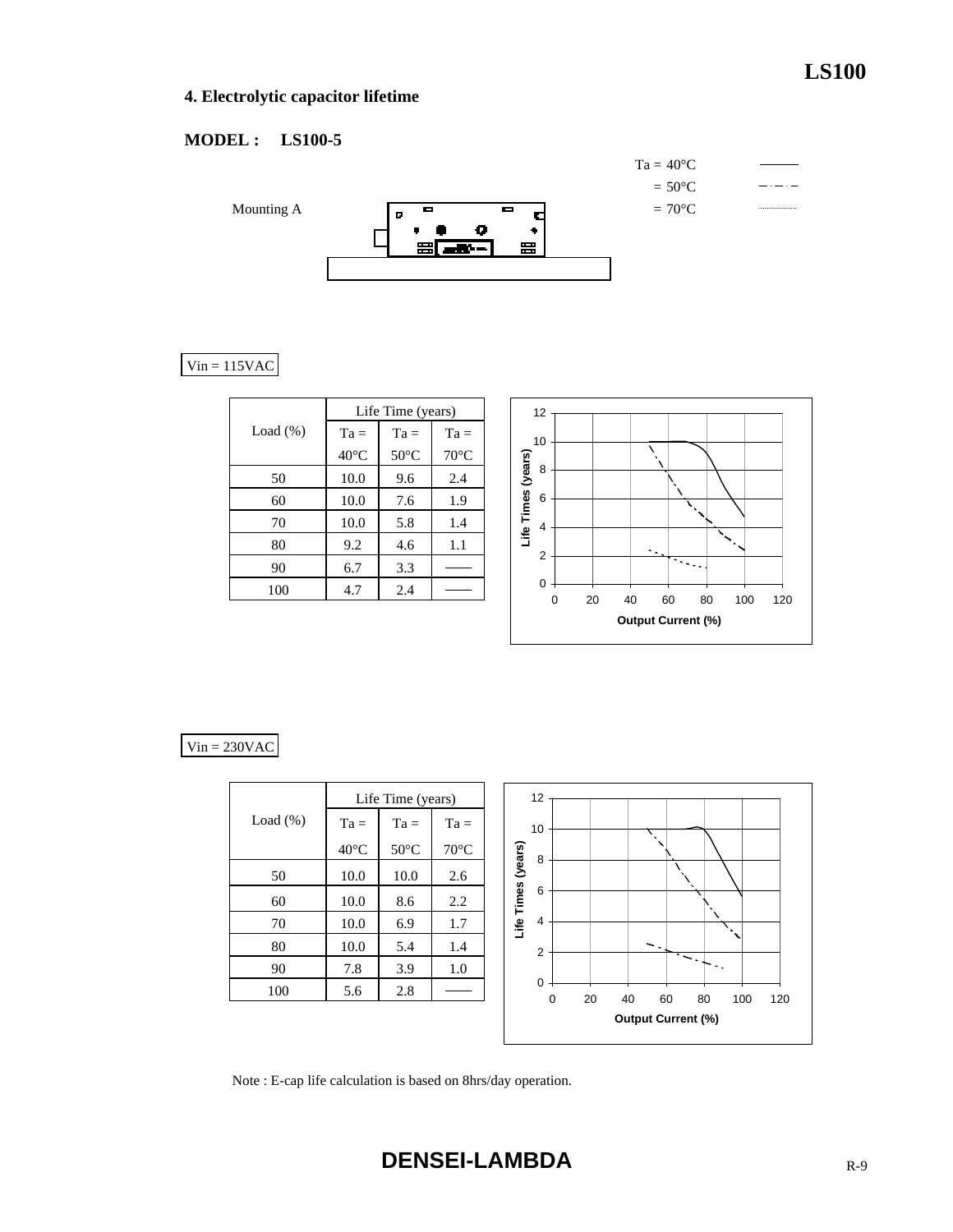# **4. Electrolytic capacitor lifetime**

# **MODEL : LS100-5**

Mounting B



| $Ta = 40^{\circ}C$ |  |
|--------------------|--|
| $= 50^{\circ}$ C   |  |
| $=70^{\circ}$ C    |  |

 $Vin = 115VAC$ 

|             | Life Time (years) |                |                |  |  |  |  |
|-------------|-------------------|----------------|----------------|--|--|--|--|
| Load $(\%)$ | $Ta =$            | $Ta =$         | $Ta =$         |  |  |  |  |
|             | $40^{\circ}$ C    | $50^{\circ}$ C | $70^{\circ}$ C |  |  |  |  |
| 50          | 10.0              | 7.8            | 2.0            |  |  |  |  |
| 60          | 10.0              | 6.0            | 1.5            |  |  |  |  |
| 70          | 8.9               | 4.4            | 1.1            |  |  |  |  |
| 80          | 6.6               | 3.3            |                |  |  |  |  |
| 90          | 4.7               | 2.3            |                |  |  |  |  |
| 100         | 3.3               | 1.7            |                |  |  |  |  |
|             |                   |                |                |  |  |  |  |



# $Vin = 230VAC$

|             |                | Life Time (years) |                | 12                                                     |
|-------------|----------------|-------------------|----------------|--------------------------------------------------------|
| Load $(\%)$ | $Ta =$         | $Ta =$            | $Ta =$         | 10                                                     |
|             | $40^{\circ}$ C | $50^{\circ}$ C    | $70^{\circ}$ C | 8                                                      |
| 50          | 10.0           | 7.6               | 1.9            | Life Times (years)                                     |
| 60          | 10.0           | 6.0               | 1.5            | 6                                                      |
| 70          | 9.3            | 4.7               | 1.2            | $\overline{4}$                                         |
| 80          | 7.2            | 3.6               |                | $\overline{2}$<br>$\leq$ .                             |
| 90          | 5.5            | 2.7               |                | ∼.,                                                    |
| 100         | 4.2            | 2.1               |                | $\mathbf 0$<br>60<br>80<br>100<br>120<br>0<br>20<br>40 |
|             |                |                   |                | <b>Output Current (%)</b>                              |

Note : E-cap life calculation is based on 8hrs/day operation.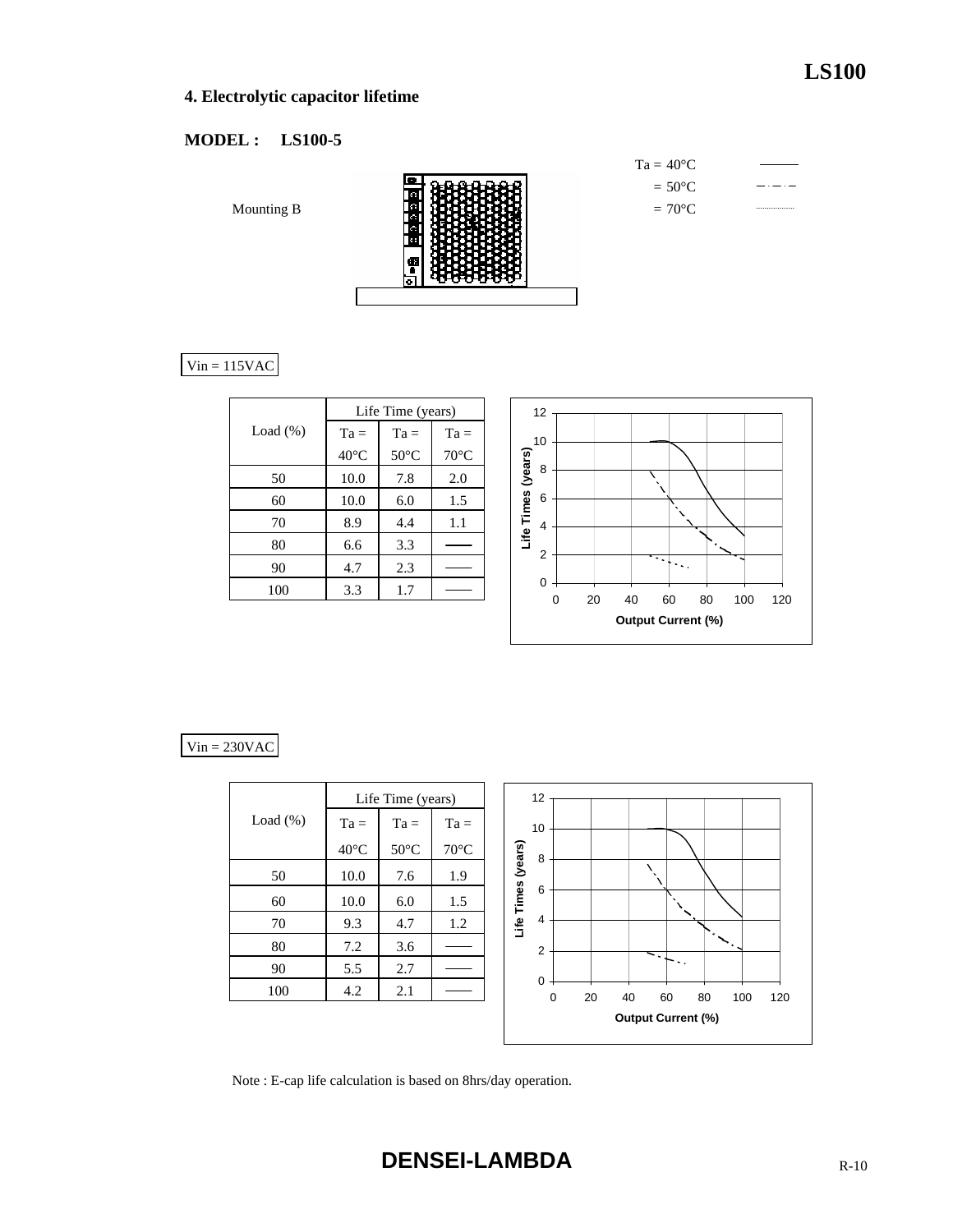# **4. Electrolytic capacitor lifetime**

## **MODEL : LS100-5**



## $Vin = 230VAC$

|             | Life Time (years) |                |                |                    |
|-------------|-------------------|----------------|----------------|--------------------|
| Load $(\%)$ | $Ta =$            | $Ta =$         | $Ta =$         |                    |
|             | $40^{\circ}$ C    | $50^{\circ}$ C | $70^{\circ}$ C |                    |
| 50          | 10.0              | 10.0           | 2.8            | Life Times (vears) |
| 60          | 10.0              | 9.2            | 2.3            |                    |
| 70          | 10.0              | 7.7            | 1.9            |                    |
| 80          | 10.0              | 6.3            | 1.6            |                    |
| 90          | 9.9               | 5.0            | 1.2            |                    |
| 100         | 6.6               | 3.3            |                |                    |
|             |                   |                |                |                    |



Note : E-cap life calculation is based on 8hrs/day operation.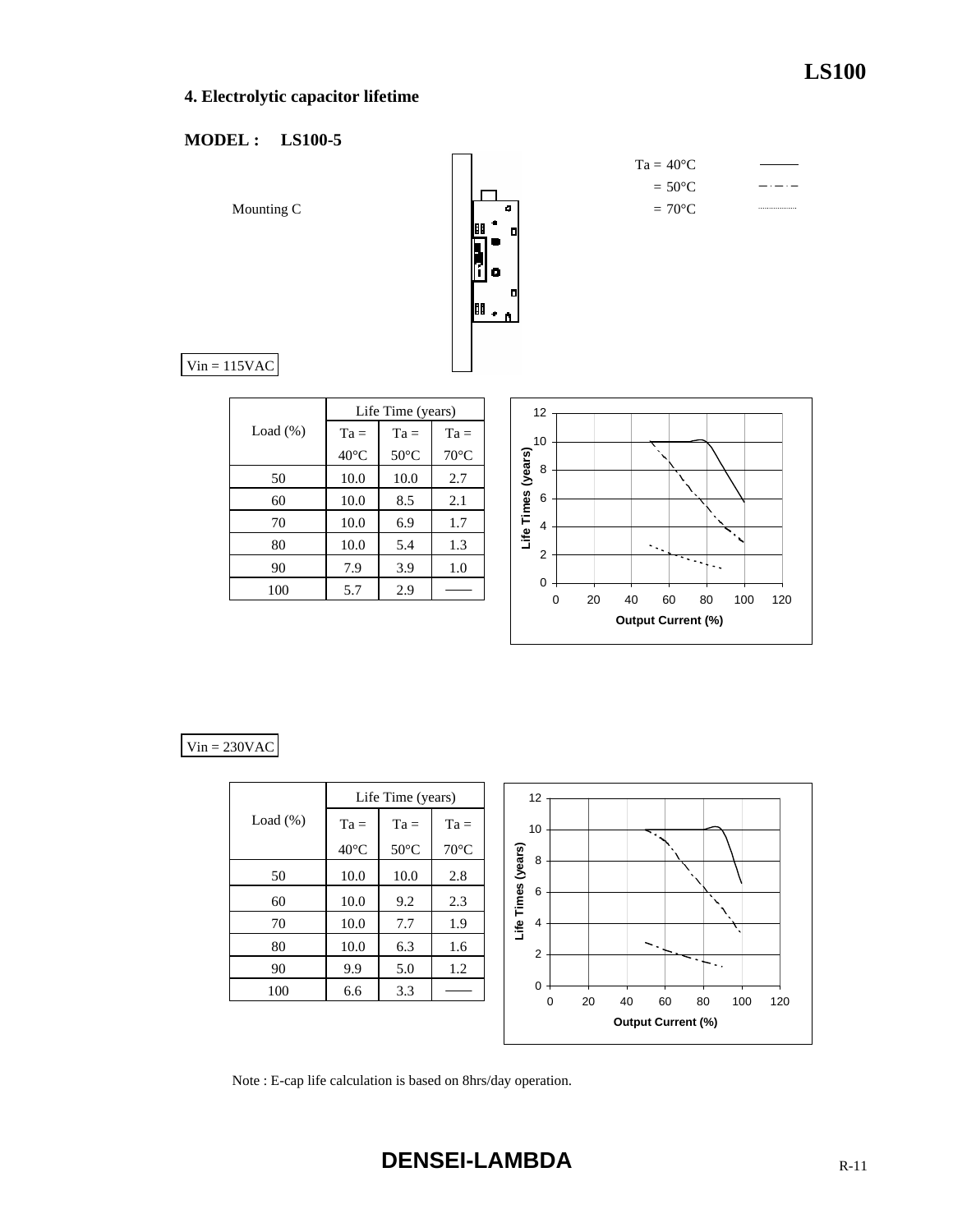# **4. Electrolytic capacitor lifetime**

# **MODEL : LS100-5**



|             |                | Life Time (years) |                |
|-------------|----------------|-------------------|----------------|
| Load $(\%)$ | $Ta =$         | $Ta =$            | $Ta =$         |
|             | $40^{\circ}$ C | $50^{\circ}$ C    | $70^{\circ}$ C |
| 50          | 10.0           | 8.5               | 2.1            |
| 60          | 10.0           | 6.4               | 1.6            |
| 70          | 9.2            | 4.6               | 1.2            |
| 80          | 6.4            | 3.2               |                |
| 90          | 4.5            | 2.2               |                |
| 100         | 2.9            | 1.5               |                |
|             |                |                   |                |



## $Vin = 230VAC$

|             | Life Time (years) |                |                |  |                    | 12             |   |    |                           |    |    |
|-------------|-------------------|----------------|----------------|--|--------------------|----------------|---|----|---------------------------|----|----|
| Load $(\%)$ | $Ta =$            | $Ta =$         | $Ta =$         |  |                    | 10             |   |    |                           |    |    |
|             | $40^{\circ}$ C    | $50^{\circ}$ C | $70^{\circ}$ C |  |                    | 8              |   |    |                           |    |    |
| 50          | 10.0              | 8.3            | 2.1            |  | Life Times (years) |                |   |    | $\cdot$                   |    |    |
| 60          | 10.0              | 6.6            | 1.6            |  |                    | 6              |   |    |                           |    |    |
| 70          | 10.0              | 5.1            | 1.3            |  |                    | $\overline{4}$ |   |    |                           |    |    |
| 80          | 7.8               | 3.9            | 1.0            |  |                    | $\overline{2}$ |   |    |                           |    | ٠. |
| 90          | 5.7               | 2.9            |                |  |                    |                |   |    |                           |    |    |
| 100         | 4.2               | 2.1            |                |  |                    | $\mathbf 0$    |   |    |                           |    |    |
|             |                   |                |                |  |                    |                | 0 | 20 | 40                        | 60 | 80 |
|             |                   |                |                |  |                    |                |   |    | <b>Output Current (%)</b> |    |    |

Note : E-cap life calculation is based on 8hrs/day operation.

100 120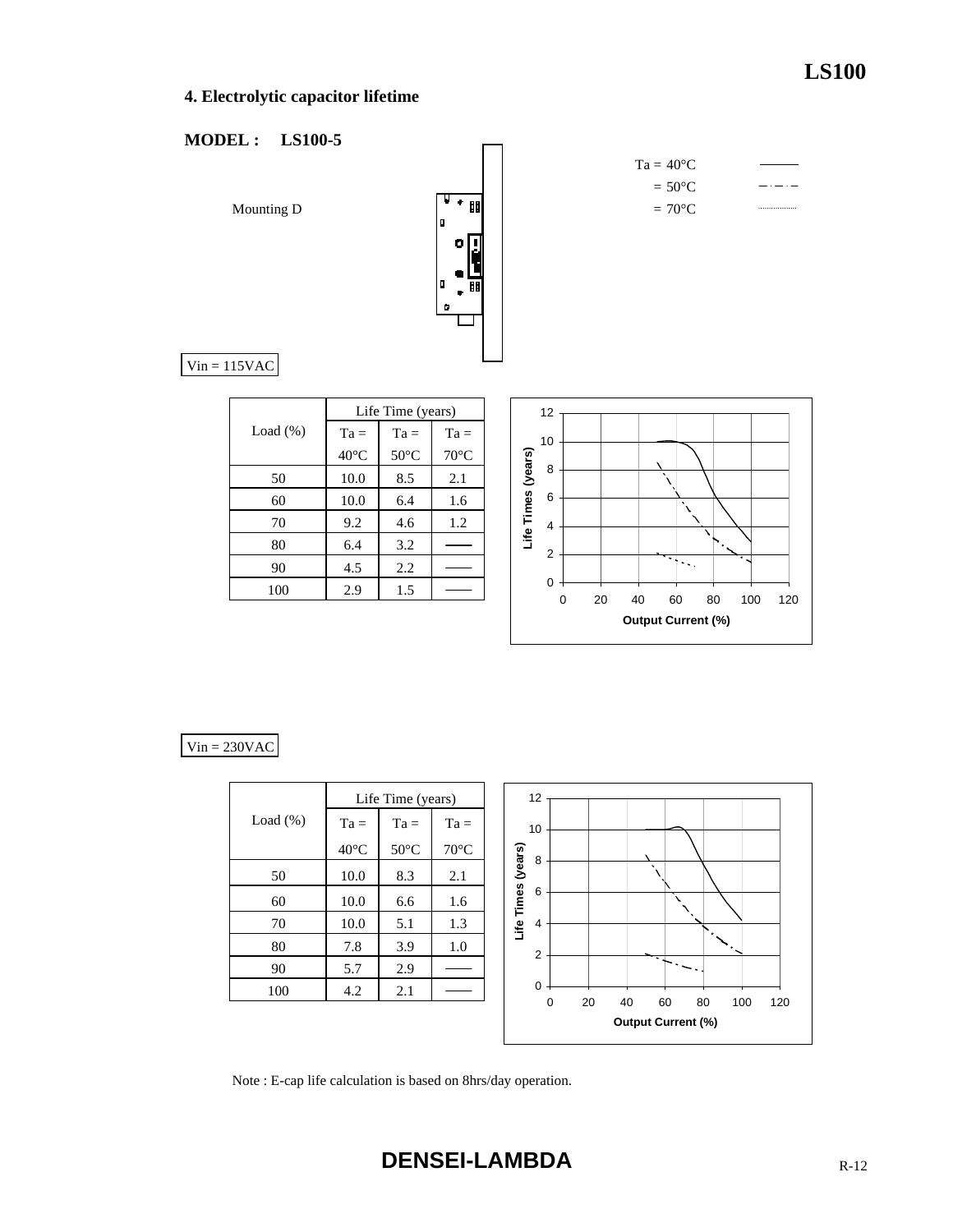## **5. Vibration Test**

# **MODEL : LS100-5**

#### **(1) Vibration Test Class**

Frequency Variable Endurance Test

#### **(2) Equipment Used**

| Controller | F-400-BM-E47 (EMIC CORP.) |
|------------|---------------------------|
| Vibrator   | 905-FN (EMIC CORP.)       |
| Serial no. | 22965                     |

#### **(3) The Number Of D.U.T. (Device Under Test)**

1 Unit

#### **(4) Test Conditions**

| Sweep Frequency | $10 - 55$ Hz | Direction     | X. Y. Z          |
|-----------------|--------------|---------------|------------------|
| Sweep Time      | 1 minute     | Test Time     | 1 hour each axis |
| Acceleration    | 2G           | Non-operation |                  |
| Mounting        | A and B      |               |                  |

#### **(5) Test Method**



Fix the PSUT on the universal plate via two M3 tapped holes on the chassis of the power supply. Standard mounting position as per test specification.

|  | (6) Test results | OК |
|--|------------------|----|
|  |                  |    |

| Test Conditions: | Vin           | $= 230$ Vac |
|------------------|---------------|-------------|
|                  | Ambient Temp. | $= +25 °C$  |

**PSUT State** Before Test X | 5.003 | OK  $Y = 5.003$  OK Z 5.003 OK **Check Item** Vo1 5.003 **Output Voltage (V)** After

# **DENSEI-LAMBDA** R-13

Load Condition : Full Load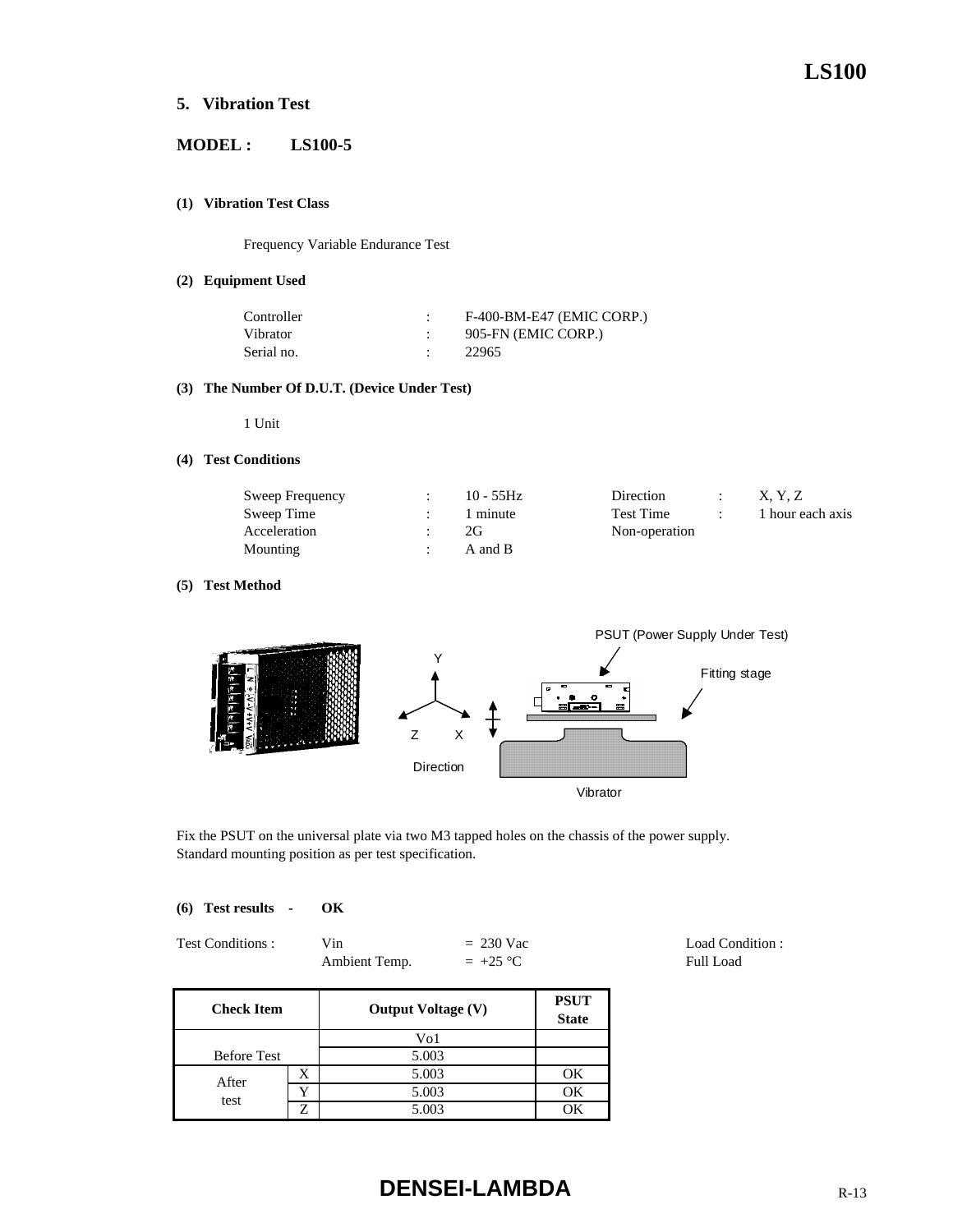# **LS100**

# **6. Noise simulate test**

 **MODEL : LS100-5** 

 **(1) Test circuit and equipment** 



Simulator **:** INS-400L Noise Laboratory Co.,LTD

## **(2) Test conditions**

| Input voltage       |                      | : 115,230VAC    | • Noise level    |                | $0V - 2.4kV$                 |
|---------------------|----------------------|-----------------|------------------|----------------|------------------------------|
| Output voltage      | $\mathbf{r}$         | Rated           | • Phase shift    |                | $0^{\circ} \sim 360^{\circ}$ |
| Output current      |                      | 0%, 100%        | • Polarity       |                | $: +$ , $-$                  |
| Ambient temperature | $\ddot{\phantom{a}}$ | $25^{\circ}$ C  | $\bullet$ Mode   |                | Normal Common                |
| Pulse Width         | $\ddot{\phantom{0}}$ | $0$ ns ~ 1000ns | • Trigger select | $\ddot{\cdot}$ | Line                         |
|                     |                      |                 |                  |                |                              |

# **(3) Acceptable conditions**

- 1. Not to be broken.
- 2. No output shutdown.
- 3. No other out of order.

## **(4) Test result O K**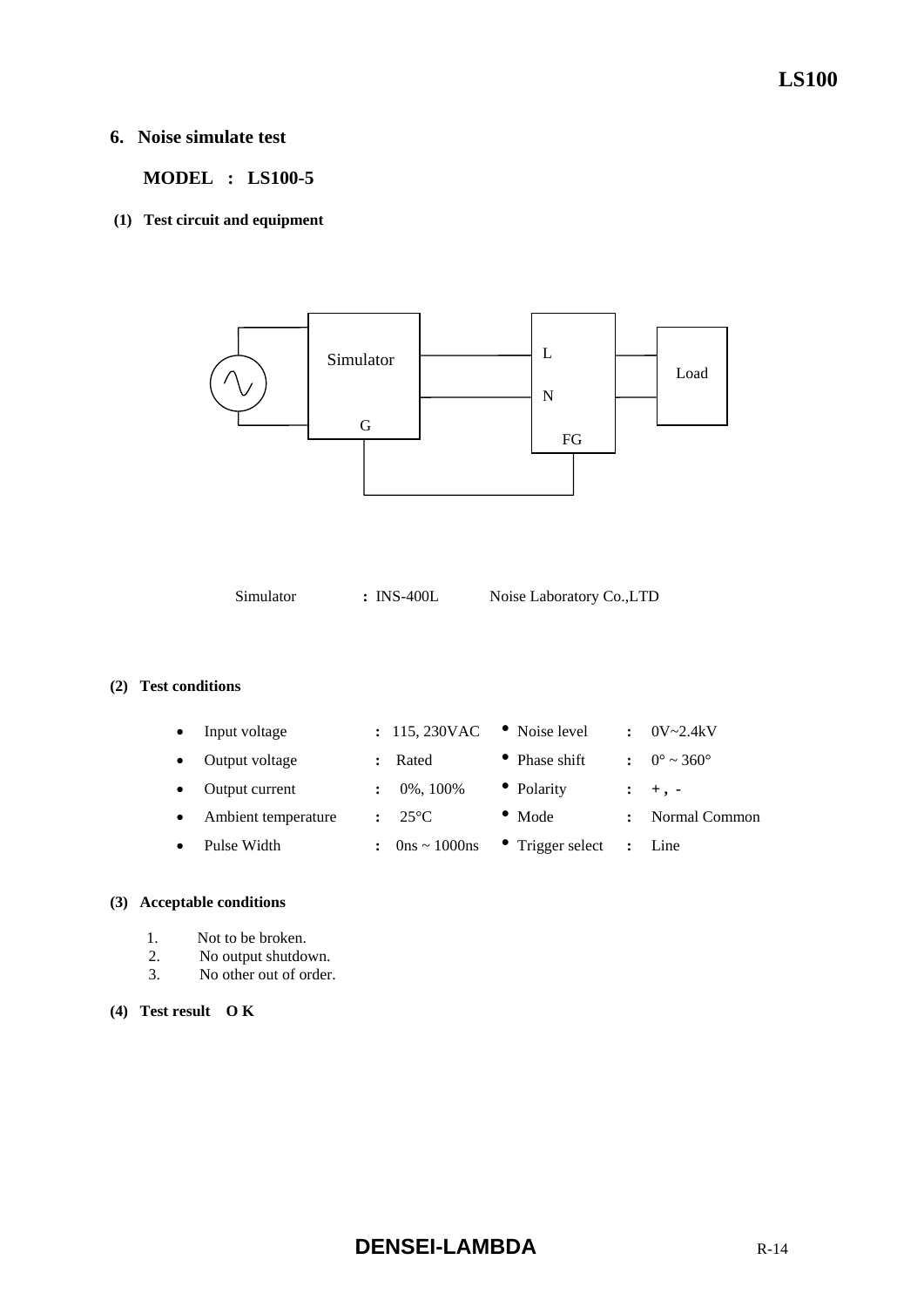## **7. Abnormal test**

## **MODEL : LS100-5**

#### **(1) Test Condition**

Input Voltage : 230VAC Output Current : 100% Ta : 25°C, 70% RH

#### **(2) Test Results**

|                      |                 |                             |              |              |                |                |                |                         |                |                     |                  |              | (Da: Damaged)        |                 |                 |                           |                  |
|----------------------|-----------------|-----------------------------|--------------|--------------|----------------|----------------|----------------|-------------------------|----------------|---------------------|------------------|--------------|----------------------|-----------------|-----------------|---------------------------|------------------|
| <b>Test Position</b> |                 | <b>Test Mode</b>            |              |              |                |                |                |                         |                | <b>Test Results</b> |                  |              |                      |                 |                 |                           |                  |
|                      |                 |                             |              |              | $\mathbf{1}$   | $\overline{2}$ | $\overline{3}$ | $\overline{4}$          | $\overline{5}$ | $\overline{6}$      | $\boldsymbol{7}$ | $\bf 8$      | $\overline{9}$       | $\overline{10}$ | $\overline{11}$ | $\overline{12}$           |                  |
|                      |                 |                             |              |              | $\overline{F}$ | $\mathbf S$    | $\overline{B}$ | $\overline{\mathbf{S}}$ | $\overline{R}$ | $\overline{D}$      | $\overline{F}$   | $\mathbf O$  | $\overline{0}$       | $\overline{N}$  | $\overline{N}$  | $\overline{O}$            |                  |
|                      |                 |                             |              |              | $\bf I$        | M              | U              | M                       | E              | A                   | ${\bf U}$        |              | $\cdot$              | $\mathbf O$     | $\mathbf O$     | $\mathbf T$               |                  |
|                      |                 |                             | S            | $\mathbf O$  | ${\bf R}$      | $\mathbf O$    | ${\bf R}$      | ${\bf E}$               | $\mathbf D$    | $\mathbf{M}$        | ${\bf S}$        | $\mathbf C$  | $\mathbf V$          |                 |                 | $\boldsymbol{\mathrm{H}}$ |                  |
| No.                  |                 |                             | H            | $\, {\bf P}$ | E              | K              | ${\bf S}$      | L                       |                | A                   | $\mathbf E$      | $\cdot$      | $\ddot{\phantom{a}}$ | $\mathbf{O}$    | $\mathsf C$     | ${\bf E}$                 |                  |
|                      | <b>LOCATION</b> | TEST POINT                  | $\mathbf{O}$ | $\mathbf E$  |                | $\mathbf E$    | $\mathbf T$    | $\overline{\mathbf{L}}$ | H              | $\mathbf G$         |                  | $\mathbf{P}$ | $\, {\bf P}$         | U               | H               | $\, {\bf R}$              | <b>NOTE</b>      |
|                      |                 |                             | $\mathbb{R}$ | N            |                |                |                |                         | $\mathbf{O}$   | E                   | B                |              |                      | T               | $\mathbf{A}$    |                           |                  |
|                      |                 |                             | T            |              |                |                |                |                         | $\bar{T}$      |                     | L                |              |                      | $\overline{P}$  | N               |                           |                  |
|                      |                 |                             |              |              |                |                |                |                         |                |                     | $\mathbf{O}$     |              |                      | U               | ${\bf G}$       |                           |                  |
|                      |                 |                             |              |              |                |                |                |                         |                |                     | W                |              |                      | T               | E               |                           |                  |
| $\mathbf{1}$         | $\overline{D1}$ | $(+) - (-)$                 | $\bullet$    |              |                |                |                |                         |                | $\bullet$           | $\bullet$        |              |                      | $\bullet$       |                 |                           | Da : F1          |
| $\overline{2}$       | D2              |                             | $\bullet$    |              |                |                |                |                         |                |                     |                  |              |                      | $\bullet$       |                 |                           |                  |
|                      |                 |                             |              | $\bullet$    |                |                |                |                         |                |                     |                  |              |                      |                 |                 | $\bullet$                 | Hiccup           |
| 3                    | D <sub>3</sub>  |                             | $\bullet$    |              |                |                |                |                         |                |                     |                  |              |                      | $\bullet$       |                 | $\bullet$                 | Latch            |
|                      |                 |                             |              | $\bullet$    |                |                |                |                         |                |                     |                  |              |                      |                 | $\bullet$       |                           |                  |
| $\overline{4}$       | D <sub>4</sub>  |                             | $\bullet$    |              |                |                |                |                         |                |                     |                  |              |                      |                 | $\bullet$       |                           |                  |
|                      |                 |                             |              | $\bullet$    |                |                |                |                         |                |                     |                  |              |                      | $\bullet$       |                 | $\bullet$                 | Hiccup           |
| 5                    | D <sub>5</sub>  |                             | $\bullet$    |              |                |                |                |                         |                |                     |                  |              |                      |                 | $\bullet$       |                           |                  |
|                      |                 |                             |              | $\bullet$    |                |                |                |                         |                |                     |                  |              |                      |                 | $\bullet$       |                           |                  |
| 6                    | D <sub>6</sub>  |                             | $\bullet$    |              |                |                |                |                         |                |                     |                  |              |                      |                 | $\bullet$       |                           |                  |
|                      |                 |                             |              | $\bullet$    |                |                |                |                         |                |                     |                  |              |                      |                 | $\bullet$       |                           |                  |
| $\tau$               | D7              |                             | $\bullet$    |              |                |                |                |                         |                | $\bullet$           | $\bullet$        |              |                      | $\bullet$       |                 |                           | Da: F1,Q2,Z4,D2  |
|                      |                 |                             |              | $\bullet$    |                |                |                |                         |                |                     |                  |              |                      | $\bullet$       |                 |                           |                  |
| $\,8\,$              | D8/D9           |                             | $\bullet$    |              |                |                |                |                         |                |                     |                  |              |                      | $\bullet$       |                 |                           | No Damage        |
|                      |                 |                             |              | $\bullet$    |                |                |                |                         |                | $\bullet$           |                  |              |                      | $\bullet$       |                 |                           | Da: R43, A1      |
|                      |                 | $3 - 4$                     | $\bullet$    |              |                |                |                |                         |                |                     |                  |              |                      | $\bullet$       |                 | $\bullet$                 | Latch            |
|                      |                 |                             |              | $\bullet$    |                |                |                |                         |                |                     |                  |              |                      |                 | $\bullet$       |                           |                  |
|                      |                 | $1 - 6$                     | $\bullet$    |              |                |                |                |                         |                |                     |                  |              |                      | $\bullet$       |                 | $\bullet$                 | Latch            |
| 9                    | Q1              |                             |              | $\bullet$    |                |                |                |                         |                |                     |                  |              |                      |                 | $\bullet$       |                           |                  |
|                      |                 | $3 - 5$                     | $\bullet$    |              |                |                |                |                         |                |                     |                  |              |                      | $\bullet$       |                 | $\bullet$                 | Latch            |
|                      |                 |                             |              | $\bullet$    |                |                |                |                         |                |                     |                  |              |                      |                 | $\bullet$       |                           |                  |
|                      |                 | $6 - 2$                     | $\bullet$    |              |                |                |                |                         |                |                     |                  |              |                      | $\bullet$       |                 | $\bullet$                 | Latch            |
|                      |                 |                             |              | $\bullet$    |                |                |                |                         |                |                     |                  |              |                      |                 | $\bullet$       |                           |                  |
| 10                   |                 | $G-S$                       | $\bullet$    |              |                |                |                |                         |                | $\bullet$           |                  |              |                      | $\bullet$       |                 |                           | Da: R43          |
|                      | Q2              | $\mathbf{D}$ - $\mathbf{G}$ | $\bullet$    |              |                |                |                |                         |                | $\bullet$           | $\bullet$        |              |                      | $\bullet$       |                 |                           | Da: R43,Z1,Z2,F1 |
|                      |                 | $D-S$                       | $\bullet$    |              |                |                |                |                         |                | $\bullet$           | $\bullet$        |              |                      | $\bullet$       |                 |                           | Da: F1,R43,Z1    |
| 11                   |                 | $C - E$                     | $\bullet$    |              |                |                |                |                         |                |                     |                  |              |                      |                 | $\bullet$       |                           |                  |
|                      | Q <sub>3</sub>  | $\mathbf B$ - $\mathbf E$   | $\bullet$    |              |                |                |                |                         |                |                     |                  |              |                      |                 |                 | $\bullet$                 | Hiccup           |
|                      |                 | $C - B$                     | $\bullet$    |              |                |                |                |                         |                |                     |                  |              |                      |                 | $\bullet$       |                           |                  |
| $\overline{12}$      | C9/C10          | $(+)$ Bulk - $(-)$ Bulk     | $\bullet$    |              |                |                |                |                         |                | $\bullet$           | $\bullet$        |              |                      | $\bullet$       |                 |                           | Da : F1          |
| 13                   | C13             |                             | $\bullet$    |              |                |                |                |                         |                | $\bullet$           | $\bullet$        |              |                      | $\bullet$       |                 |                           | Da: F1, Z2       |
|                      |                 |                             |              | $\bullet$    |                |                |                |                         |                |                     |                  |              |                      |                 | $\bullet$       |                           |                  |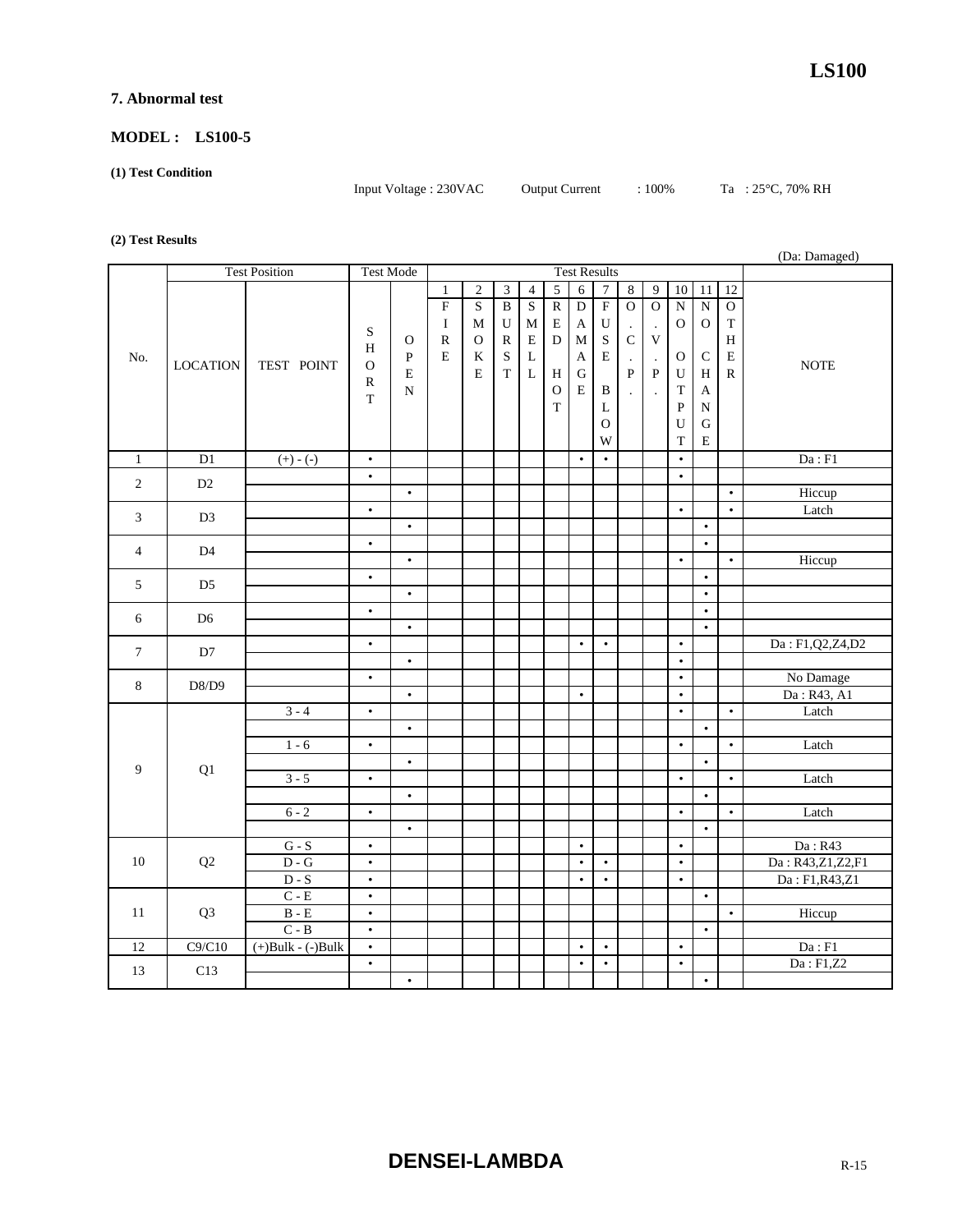## **7. Abnormal test**

## **MODEL : LS100-5**

#### **(1) Test Condition**

Input Voltage : 230VAC Output Current : 100% Ta : 25°C, 70% RH

#### **(2) Test Results**

|     |                      |                             |                  |              |                |                     |                |                |                |                |                |              | (Da: Damaged)        |                 |                 |                 |                      |
|-----|----------------------|-----------------------------|------------------|--------------|----------------|---------------------|----------------|----------------|----------------|----------------|----------------|--------------|----------------------|-----------------|-----------------|-----------------|----------------------|
|     | <b>Test Position</b> |                             | <b>Test Mode</b> |              |                | <b>Test Results</b> |                |                |                |                |                |              |                      |                 |                 |                 |                      |
|     |                      |                             |                  |              | $\mathbf{1}$   | $\mathbf{2}$        | $\overline{3}$ | $\overline{4}$ | $\overline{5}$ | $\overline{6}$ | $\overline{7}$ | $\sqrt{8}$   | 9                    | $\overline{10}$ | $\overline{11}$ | $\overline{12}$ |                      |
|     |                      |                             |                  |              | $\overline{F}$ | S                   | $\overline{B}$ | ${\bf S}$      | $\overline{R}$ | $\overline{D}$ | $\overline{F}$ | $\mathbf O$  | $\mathbf O$          | ${\bf N}$       | $\overline{N}$  | $\mathbf O$     |                      |
|     |                      |                             |                  |              | $\bf{I}$       | M                   | U              | М              | E              | A              | ${\bf U}$      |              | $\cdot$              | $\mathbf{O}$    | $\mathbf O$     | $\rm T$         |                      |
|     |                      |                             | S                | $\mathbf{O}$ | ${\bf R}$      | $\mathbf{O}$        | R              | ${\bf E}$      | $\mathbf D$    | $\mathbf{M}$   | $\mathbf S$    | $\mathbf C$  | $\mathbf V$          |                 |                 | $\, {\rm H}$    |                      |
| No. |                      |                             | H                | $\, {\bf P}$ | E              | K                   | S              | L              |                | A              | E              | $\cdot$      | $\ddot{\phantom{a}}$ | 0               | $\mathsf{C}$    | $\mathbf E$     |                      |
|     | <b>LOCATION</b>      | TEST POINT                  | $\mathbf{O}$     | $\mathbf E$  |                | E                   | $\rm T$        | $\mathbf L$    | H              | $\mathbf G$    |                | $\mathbf{P}$ | $\mathbf{P}$         | U               | H               | ${\bf R}$       | <b>NOTE</b>          |
|     |                      |                             | $\mathbb{R}$     | $\mathbf N$  |                |                     |                |                | $\mathcal{O}$  | E              | B              |              |                      | T               | A               |                 |                      |
|     |                      |                             | T                |              |                |                     |                |                | $\mathbf T$    |                | L              |              |                      | $\mathbf{P}$    | N               |                 |                      |
|     |                      |                             |                  |              |                |                     |                |                |                |                | $\mathbf{O}$   |              |                      | U               | ${\bf G}$       |                 |                      |
|     |                      |                             |                  |              |                |                     |                |                |                |                | W              |              |                      | $\mathbf T$     | E               |                 |                      |
|     |                      | C17/R39                     | $\bullet$        |              |                |                     |                |                |                |                |                |              |                      | $\bullet$       |                 |                 |                      |
| 14  | C17/R39              | C17                         |                  | $\bullet$    |                |                     |                |                |                | $\bullet$      | $\bullet$      |              |                      | $\bullet$       |                 |                 | Da: F1,Q2,Z1         |
|     |                      | R39                         |                  | $\bullet$    |                |                     |                |                |                |                |                |              |                      |                 | $\bullet$       |                 |                      |
| 15  | C18                  |                             | $\bullet$        |              |                |                     |                |                |                |                |                |              |                      | $\bullet$       |                 |                 |                      |
|     |                      |                             |                  | $\bullet$    |                |                     |                |                |                |                |                |              |                      |                 |                 | $\bullet$       | Hissing sound        |
| 16  | C21                  |                             | $\bullet$        |              |                |                     |                |                |                | $\bullet$      | $\bullet$      |              |                      | $\bullet$       |                 |                 | Da: F1,Q2,Z1,Z2      |
|     |                      |                             |                  | $\bullet$    |                |                     |                |                |                |                |                |              |                      |                 | $\bullet$       |                 |                      |
| 17  | C38/C39              |                             | $\bullet$        |              |                |                     |                |                |                |                |                |              |                      |                 | $\bullet$       |                 |                      |
|     |                      |                             |                  | $\bullet$    |                |                     |                |                |                |                |                |              |                      |                 |                 | $\bullet$       | <b>Hissing</b> sound |
| 18  | PC1                  | $1 - 2$                     | $\bullet$        |              |                |                     |                |                |                |                |                |              | $\bullet$            | $\bullet$       |                 | $\bullet$       | Latch                |
|     |                      | $3 - 4$                     | $\bullet$        |              |                |                     |                |                |                |                |                |              |                      | $\bullet$       |                 |                 |                      |
|     |                      | $1 - 2$                     |                  | $\bullet$    |                |                     |                |                |                |                |                |              | $\bullet$            | $\bullet$       |                 | $\bullet$       | Latch                |
|     |                      | $3 - 4$                     |                  | $\bullet$    |                |                     |                |                |                |                |                |              | $\bullet$            | $\bullet$       |                 | $\bullet$       | Latch                |
|     | PC <sub>2</sub>      | $3 - 4$                     | $\bullet$        |              |                |                     |                |                |                |                |                |              |                      | $\bullet$       |                 | $\bullet$       | Latch                |
| 19  |                      |                             |                  | $\bullet$    |                |                     |                |                |                |                |                |              |                      |                 | $\bullet$       |                 |                      |
|     |                      | $1 - 2$                     | $\bullet$        |              |                |                     |                |                |                |                |                |              |                      |                 | $\bullet$       |                 |                      |
|     |                      |                             |                  | $\bullet$    |                |                     |                |                |                |                |                |              |                      |                 | $\bullet$       |                 |                      |
|     |                      | Vcc - GND                   | $\bullet$        |              |                |                     |                |                |                |                |                |              |                      | $\bullet$       |                 |                 |                      |
|     |                      | Vref - GND                  | $\bullet$        |              |                |                     |                |                |                |                |                |              |                      | $\bullet$       |                 |                 |                      |
|     |                      | Isense - GND                | $\bullet$        |              |                |                     |                |                |                |                |                |              |                      | $\bullet$       |                 |                 |                      |
| 20  | A1                   | RtCt - GND                  | $\bullet$        |              |                |                     |                |                |                |                |                |              |                      | $\bullet$       |                 |                 |                      |
|     |                      | $FB - GND$                  | $\bullet$        |              |                |                     |                |                |                |                |                |              |                      |                 | $\bullet$       |                 |                      |
|     |                      | Comp - GND                  | $\bullet$        |              |                |                     |                |                |                |                |                |              |                      | $\bullet$       |                 |                 |                      |
|     |                      | Out - GND                   | $\bullet$        |              |                |                     |                |                |                |                |                |              |                      | $\bullet$       |                 |                 |                      |
| 21  |                      | $\mathbf{A}$ - $\mathbf{K}$ | $\bullet$        |              |                |                     |                |                |                |                |                |              |                      |                 |                 | $\bullet$       | $V_0 = 1.34$         |
|     | $\rm A2$             | $\mathbb{R}$ - $\mathbb{K}$ | $\bullet$        |              |                |                     |                |                |                |                |                |              |                      |                 |                 | $\bullet$       | $V_0 = 3.78$         |
|     |                      | $R - A$                     | $\bullet$        |              |                |                     |                |                |                |                |                |              | $\bullet$            | $\bullet$       |                 | $\bullet$       | Latch                |
|     |                      | Np                          | $\bullet$        |              |                |                     |                |                |                | $\bullet$      | $\bullet$      |              |                      | $\bullet$       |                 |                 | Da: F1,Q1,Z3,Z4      |
| 22  | T1                   | Nbias                       | $\bullet$        |              |                |                     |                |                |                | $\bullet$      | $\bullet$      |              |                      | $\bullet$       |                 |                 | Da: F1,Q1,D2,Z4      |
|     |                      | N <sub>S</sub>              | $\bullet$        |              |                |                     |                |                |                | $\bullet$      | $\bullet$      |              |                      | $\bullet$       |                 |                 | Da: F1, Q1           |
| 23  | PD1                  |                             | $\bullet$        |              |                |                     |                |                |                |                |                |              |                      |                 |                 | $\bullet$       | No Led Light         |
|     |                      |                             |                  | $\bullet$    |                |                     |                |                |                |                |                |              |                      |                 |                 | $\bullet$       | No Led Light         |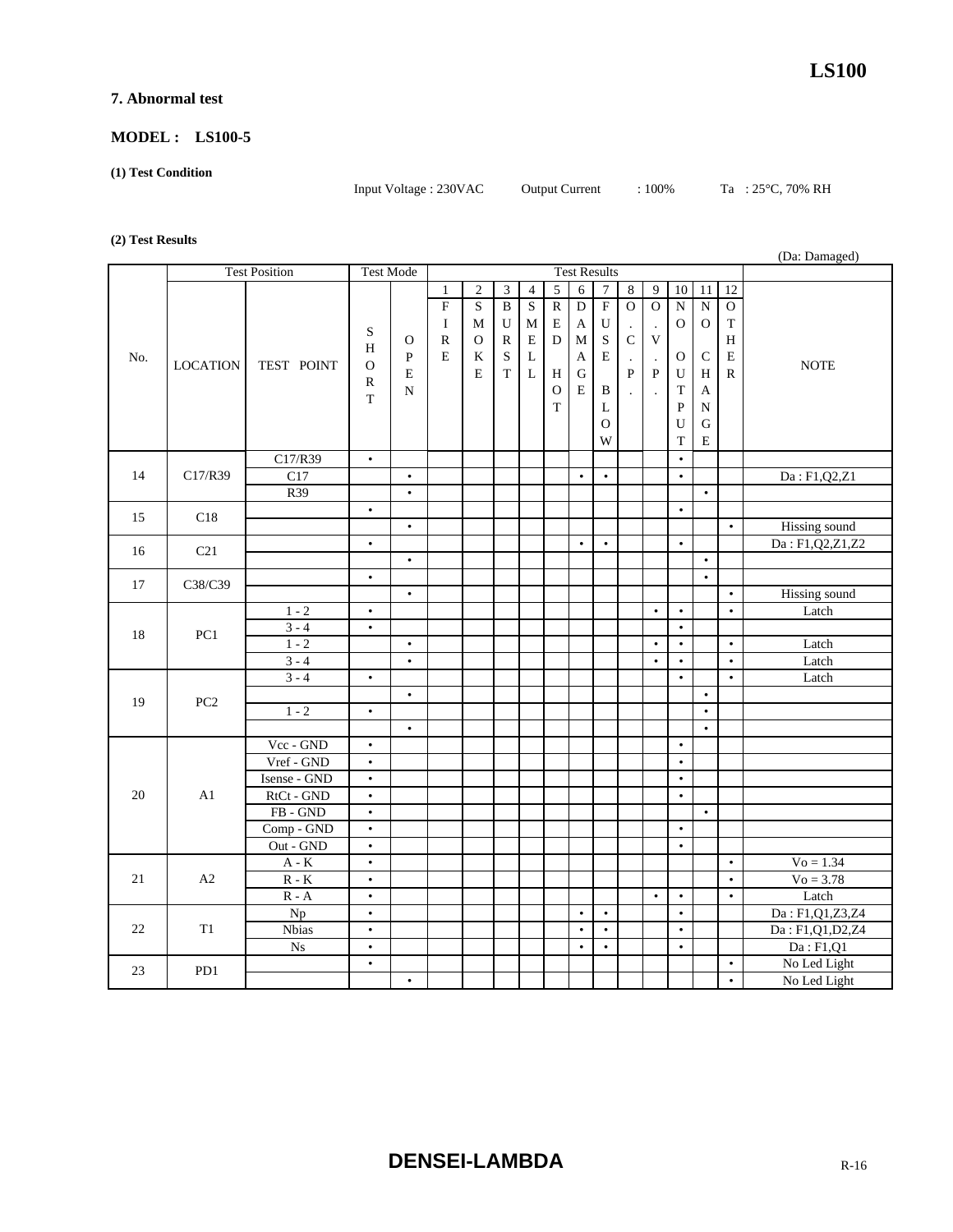## **7. Abnormal test**

## **MODEL : LS100-5**

#### **(1) Test Condition**

Input Voltage : 230VAC Output Current : 100% Ta : 25°C, 70% RH

#### **(2) Test Results**

|     |                      |                        |                                                         |                                                            |                                                                         |                                                                         |                                                                               |                                                                               |                                                                  |                                                                           |                                                                                                       |                                                                                           |                                                                                                                  |                                                                                                                |                                                                                                        | (Da: Damaged)                                                                               |                |
|-----|----------------------|------------------------|---------------------------------------------------------|------------------------------------------------------------|-------------------------------------------------------------------------|-------------------------------------------------------------------------|-------------------------------------------------------------------------------|-------------------------------------------------------------------------------|------------------------------------------------------------------|---------------------------------------------------------------------------|-------------------------------------------------------------------------------------------------------|-------------------------------------------------------------------------------------------|------------------------------------------------------------------------------------------------------------------|----------------------------------------------------------------------------------------------------------------|--------------------------------------------------------------------------------------------------------|---------------------------------------------------------------------------------------------|----------------|
|     | <b>Test Position</b> |                        | <b>Test Mode</b>                                        |                                                            |                                                                         |                                                                         |                                                                               |                                                                               |                                                                  |                                                                           | <b>Test Results</b>                                                                                   |                                                                                           |                                                                                                                  |                                                                                                                |                                                                                                        |                                                                                             |                |
| No. | <b>LOCATION</b>      | TEST POINT             | S<br>$\, {\rm H}$<br>$\Omega$<br>${\bf R}$<br>$\bar{T}$ | $\mathbf{O}$<br>$\, {\bf P}$<br>$\mathbf E$<br>$\mathbf N$ | 1<br>$\overline{\mathrm{F}}$<br>$\bf{I}$<br>$\mathbb{R}$<br>$\mathbf E$ | $\overline{2}$<br>$\mathbf S$<br>$\mathbf{M}$<br>$\mathbf{O}$<br>K<br>E | $\overline{3}$<br>$\, {\bf B}$<br>U<br>$\mathbb{R}$<br>$\bf S$<br>$\mathbf T$ | $\overline{4}$<br>$\mathbf S$<br>$\mathbf M$<br>${\bf E}$<br>L<br>$\mathbf L$ | 5<br>$\overline{R}$<br>$\mathbf E$<br>D<br>H<br>$\mathbf O$<br>T | $\sqrt{6}$<br>$\overline{D}$<br>A<br>M<br>A<br>$\mathbf G$<br>$\mathbf E$ | $\boldsymbol{7}$<br>$\overline{F}$<br>${\bf U}$<br>S<br>$\mathbf E$<br>$\bf{B}$<br>L<br>$\Omega$<br>W | $\sqrt{8}$<br>$\overline{O}$<br>$\cdot$<br>$\mathbf C$<br>$\cdot$<br>${\bf P}$<br>$\cdot$ | $\overline{9}$<br>$\overline{O}$<br>$\ddot{\phantom{a}}$<br>V<br>$\ddot{\phantom{a}}$<br>$\, {\bf P}$<br>$\cdot$ | $\overline{10}$<br>$\overline{N}$<br>$\mathbf{O}$<br>$\mathbf{O}$<br>$\mathbf U$<br>T<br>$\mathbf P$<br>U<br>T | 11<br>${\bf N}$<br>$\mathbf{O}$<br>$\mathsf C$<br>H<br>$\mathbf{A}$<br>$\mathbf N$<br>G<br>$\mathbf E$ | $\overline{12}$<br>$\mathbf{O}$<br>$\mathbf T$<br>$\, {\rm H}$<br>${\bf E}$<br>$\, {\bf R}$ | <b>NOTE</b>    |
| 24  | Z1                   |                        | $\bullet$                                               |                                                            |                                                                         |                                                                         |                                                                               |                                                                               |                                                                  |                                                                           |                                                                                                       |                                                                                           |                                                                                                                  | $\bullet$                                                                                                      |                                                                                                        |                                                                                             |                |
|     |                      |                        |                                                         | $\bullet$                                                  |                                                                         |                                                                         |                                                                               |                                                                               |                                                                  |                                                                           |                                                                                                       |                                                                                           |                                                                                                                  |                                                                                                                | $\bullet$                                                                                              |                                                                                             |                |
| 25  | Z <sub>2</sub>       |                        | $\bullet$                                               | $\bullet$                                                  |                                                                         |                                                                         |                                                                               |                                                                               |                                                                  |                                                                           |                                                                                                       |                                                                                           |                                                                                                                  |                                                                                                                | $\bullet$                                                                                              | $\bullet$                                                                                   | Hissing sound  |
| 26  | Z4                   |                        | $\bullet$                                               |                                                            |                                                                         |                                                                         |                                                                               |                                                                               |                                                                  |                                                                           |                                                                                                       |                                                                                           |                                                                                                                  | $\bullet$                                                                                                      |                                                                                                        | $\bullet$                                                                                   | Latch          |
|     |                      |                        |                                                         | $\bullet$                                                  |                                                                         |                                                                         |                                                                               |                                                                               |                                                                  |                                                                           |                                                                                                       |                                                                                           |                                                                                                                  |                                                                                                                | $\bullet$                                                                                              |                                                                                             |                |
| 27  | R9/R10/C11           | R9/R10/C11<br>R9 & R10 | $\bullet$                                               | $\bullet$                                                  |                                                                         |                                                                         |                                                                               |                                                                               |                                                                  |                                                                           |                                                                                                       |                                                                                           |                                                                                                                  | $\bullet$                                                                                                      | $\bullet$                                                                                              |                                                                                             |                |
|     |                      | $\overline{C11}$       |                                                         | $\bullet$                                                  |                                                                         |                                                                         |                                                                               |                                                                               |                                                                  |                                                                           |                                                                                                       | $\bullet$                                                                                 |                                                                                                                  | $\bullet$                                                                                                      |                                                                                                        |                                                                                             |                |
| 28  | R18                  |                        | $\bullet$                                               | $\bullet$                                                  |                                                                         |                                                                         |                                                                               |                                                                               |                                                                  |                                                                           |                                                                                                       |                                                                                           |                                                                                                                  |                                                                                                                | $\bullet$<br>$\bullet$                                                                                 |                                                                                             |                |
|     |                      |                        | $\bullet$                                               |                                                            |                                                                         |                                                                         |                                                                               |                                                                               |                                                                  |                                                                           |                                                                                                       |                                                                                           |                                                                                                                  |                                                                                                                | $\bullet$                                                                                              |                                                                                             |                |
| 29  | R <sub>26</sub>      |                        |                                                         | $\bullet$                                                  |                                                                         |                                                                         |                                                                               |                                                                               |                                                                  |                                                                           |                                                                                                       |                                                                                           |                                                                                                                  | $\bullet$                                                                                                      |                                                                                                        |                                                                                             |                |
| 30  | R32~R36              |                        | $\bullet$                                               | $\bullet$                                                  |                                                                         |                                                                         |                                                                               |                                                                               |                                                                  |                                                                           |                                                                                                       |                                                                                           |                                                                                                                  |                                                                                                                | $\bullet$<br>$\bullet$                                                                                 |                                                                                             |                |
|     |                      |                        | $\bullet$                                               |                                                            |                                                                         |                                                                         |                                                                               |                                                                               |                                                                  |                                                                           |                                                                                                       |                                                                                           |                                                                                                                  |                                                                                                                | $\bullet$                                                                                              |                                                                                             |                |
| 31  | R42                  |                        |                                                         | $\bullet$                                                  |                                                                         |                                                                         |                                                                               |                                                                               |                                                                  | $\bullet$                                                                 | $\bullet$                                                                                             |                                                                                           |                                                                                                                  | $\bullet$                                                                                                      |                                                                                                        |                                                                                             | Da: F1, Q2, Z2 |
| 32  | R43                  |                        | $\bullet$                                               |                                                            |                                                                         |                                                                         |                                                                               |                                                                               |                                                                  |                                                                           |                                                                                                       |                                                                                           |                                                                                                                  |                                                                                                                |                                                                                                        | $\bullet$                                                                                   | Hissing sound  |
|     |                      |                        |                                                         | $\bullet$                                                  |                                                                         |                                                                         |                                                                               |                                                                               |                                                                  |                                                                           |                                                                                                       |                                                                                           |                                                                                                                  | $\bullet$                                                                                                      |                                                                                                        |                                                                                             |                |
| 33  | <b>R55</b>           |                        | $\bullet$                                               | $\bullet$                                                  |                                                                         |                                                                         |                                                                               |                                                                               |                                                                  |                                                                           |                                                                                                       |                                                                                           | $\bullet$<br>$\bullet$                                                                                           | $\bullet$<br>$\bullet$                                                                                         |                                                                                                        | $\bullet$<br>$\bullet$                                                                      | Latch<br>Latch |
|     |                      |                        | $\bullet$                                               |                                                            |                                                                         |                                                                         |                                                                               |                                                                               |                                                                  |                                                                           |                                                                                                       |                                                                                           |                                                                                                                  |                                                                                                                | $\bullet$                                                                                              |                                                                                             |                |
| 34  | <b>R56</b>           |                        |                                                         | $\bullet$                                                  |                                                                         |                                                                         |                                                                               |                                                                               |                                                                  |                                                                           |                                                                                                       |                                                                                           |                                                                                                                  |                                                                                                                |                                                                                                        | $\bullet$                                                                                   | Hissing sound  |
|     |                      |                        | $\bullet$                                               |                                                            |                                                                         |                                                                         |                                                                               |                                                                               |                                                                  |                                                                           |                                                                                                       |                                                                                           |                                                                                                                  |                                                                                                                |                                                                                                        | $\bullet$                                                                                   | $V_0 = 5.73$   |
| 35  | VR1                  |                        |                                                         | $\bullet$                                                  |                                                                         |                                                                         |                                                                               |                                                                               |                                                                  |                                                                           |                                                                                                       |                                                                                           |                                                                                                                  |                                                                                                                |                                                                                                        | $\bullet$                                                                                   | $V_0 = 3.25$   |